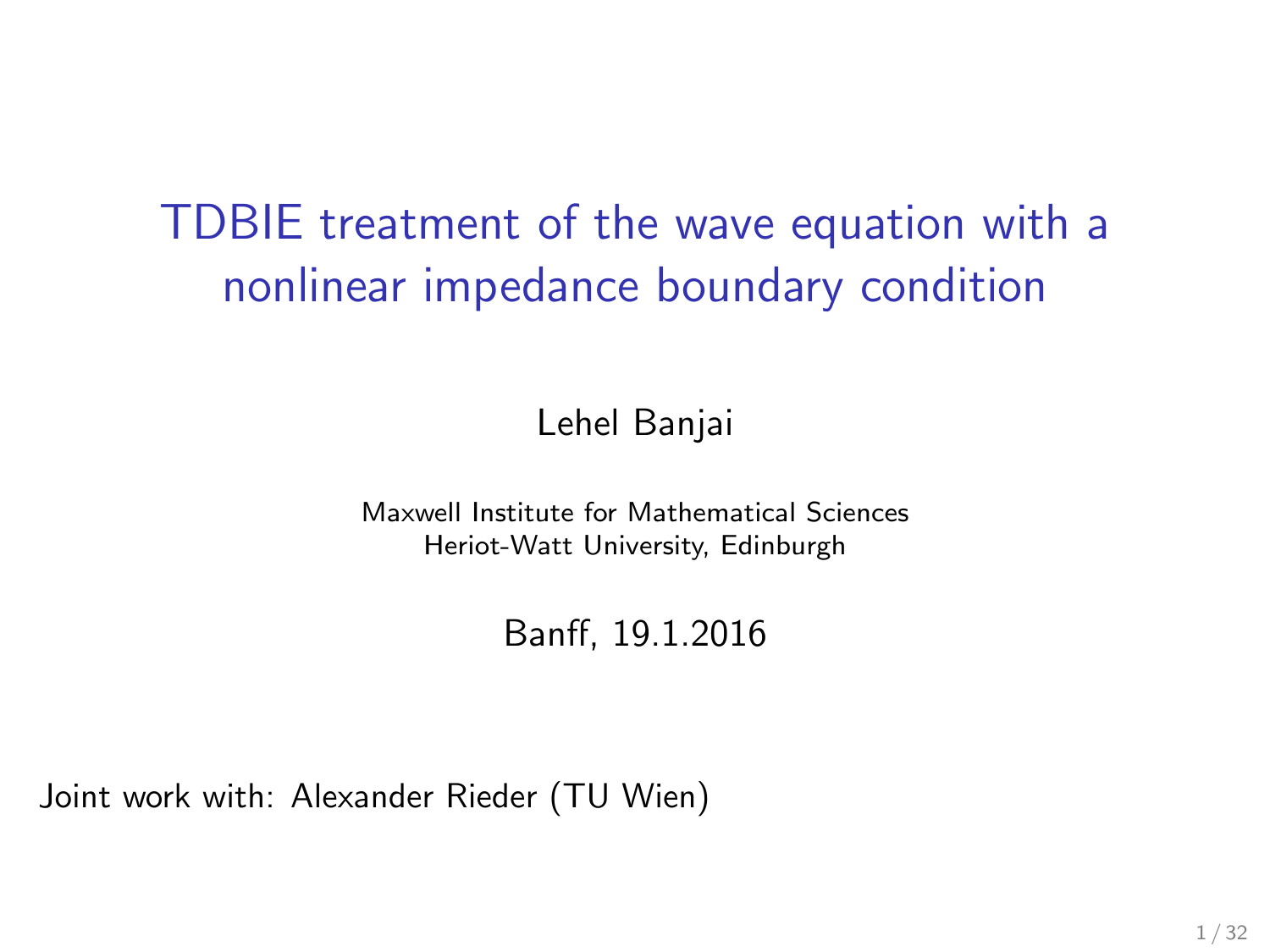# **Outline**



- [Domain setting and time-discretization](#page-9-0)
- [Boundary integral formulation and its discretization](#page-16-0)
- [Numerical experiments](#page-29-0)

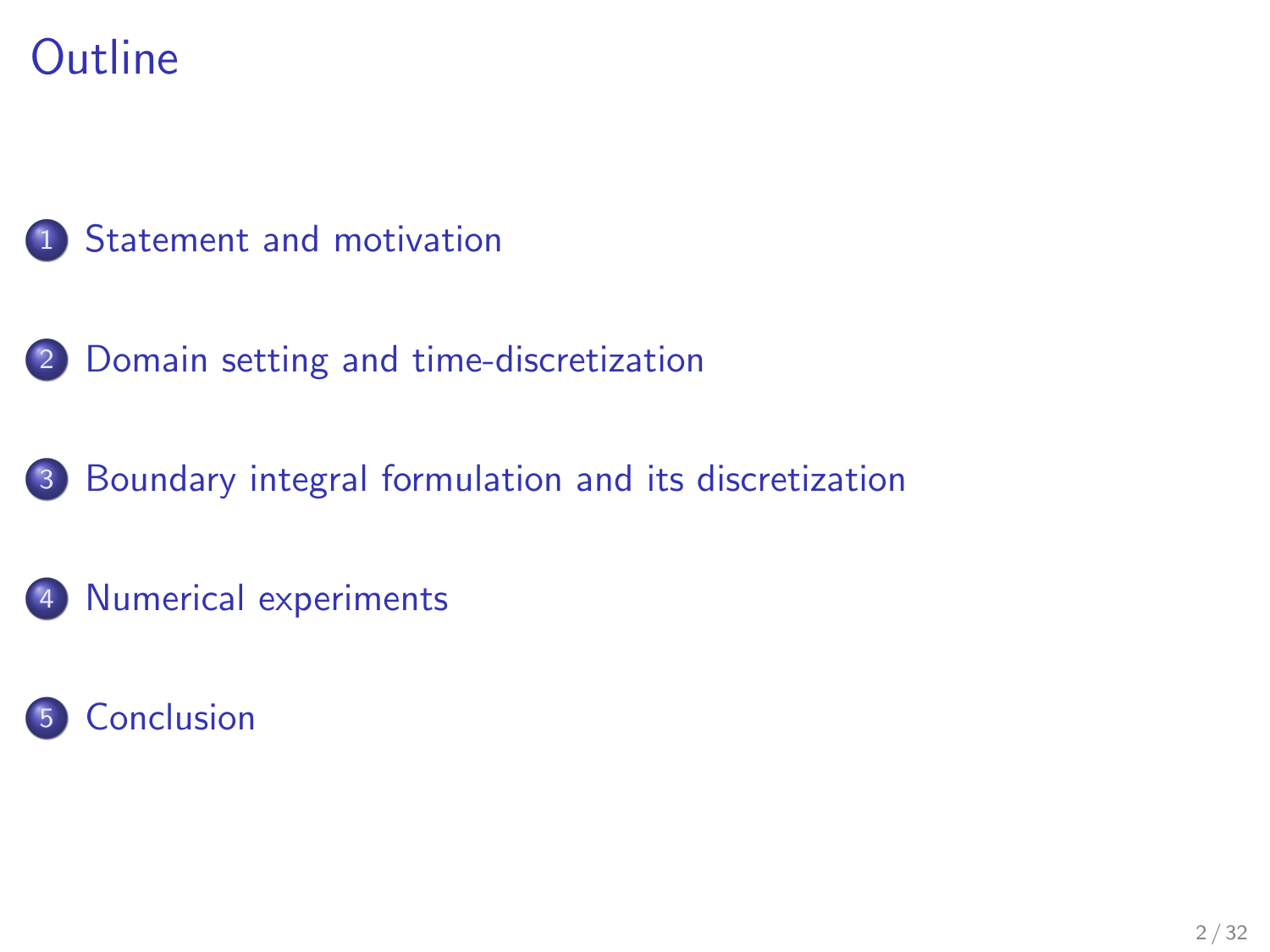# **Outline**

### 1 [Statement and motivation](#page-2-0)

- 2 [Domain setting and time-discretization](#page-9-0)
- [Boundary integral formulation and its discretization](#page-16-0)
- [Numerical experiments](#page-29-0)

<span id="page-2-0"></span>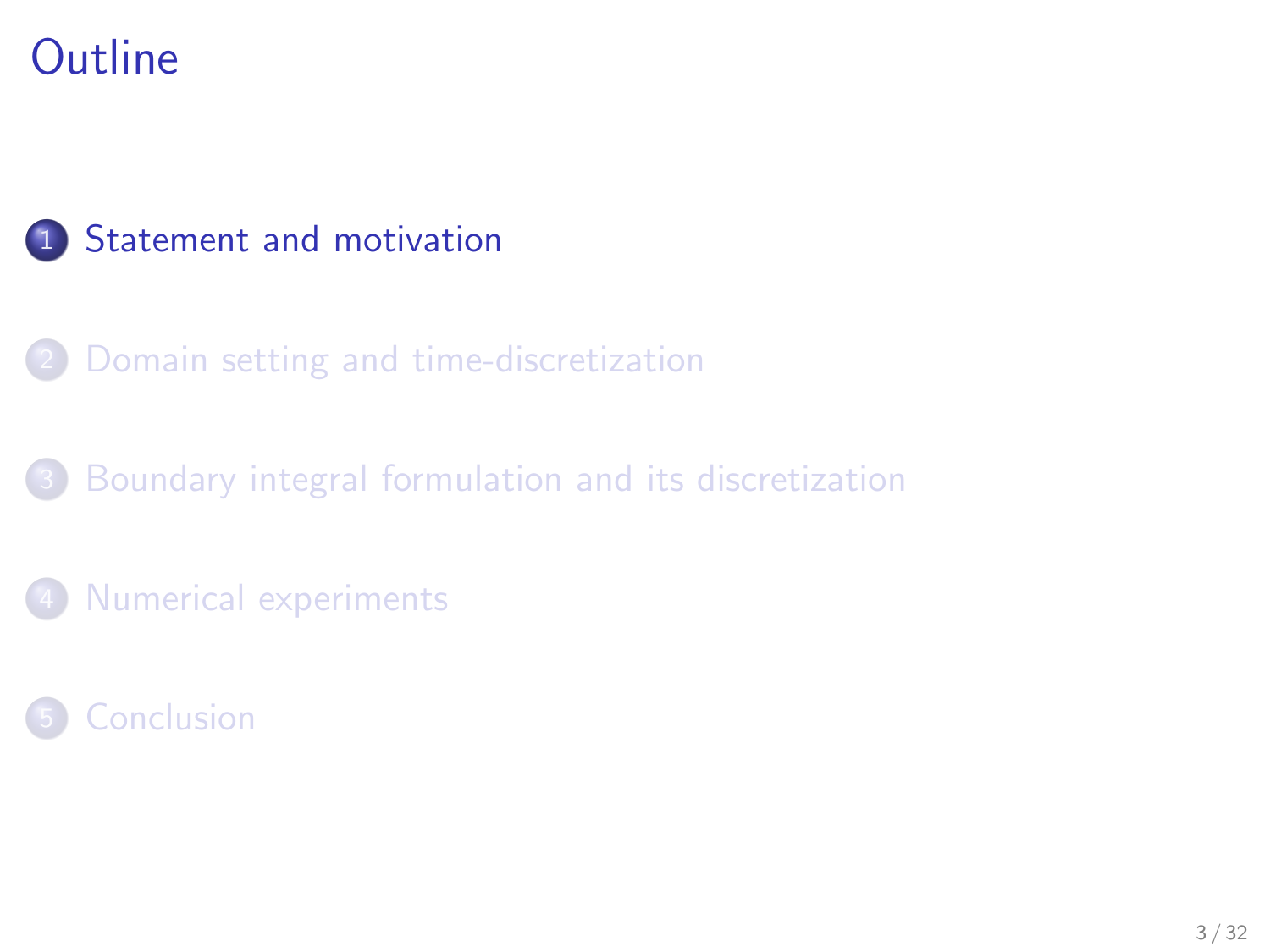### Statement of the problem

Scattering with nonlinear impedance BC:

$$
\ddot{u}^{\text{tot}} - \Delta u^{\text{tot}} = 0 \qquad \text{in } \Omega^+ \times (0, T),
$$
  
\n
$$
\partial_{\nu}^+ u^{\text{tot}} = g(u^{\text{tot}}) \qquad \text{on } \Gamma \times (0, T)
$$
  
\n
$$
u^{\text{tot}} = u^{\text{inc}} \qquad \text{in } \Omega^+ \times \{t \le 0\}.
$$

- Ω-bounded Lipshitz domain
- $\Gamma$  =  $\partial\Omega$ ,  $\Omega^+$  =  $\mathbb{R}^d \smallsetminus \overline{\Omega}$ ,  $\nu$  exterior normal
- $g(\cdot)$  given nonlinear function, e.g.,  $g(x) = x + x|x|$ .
- Incident wave  $u^{\text{inc}}$  satisfies

$$
\ddot{u}^{\text{inc}} - \Delta u^{\text{inc}} = 0 \qquad \text{in } \Omega^+ \times \mathbb{R}
$$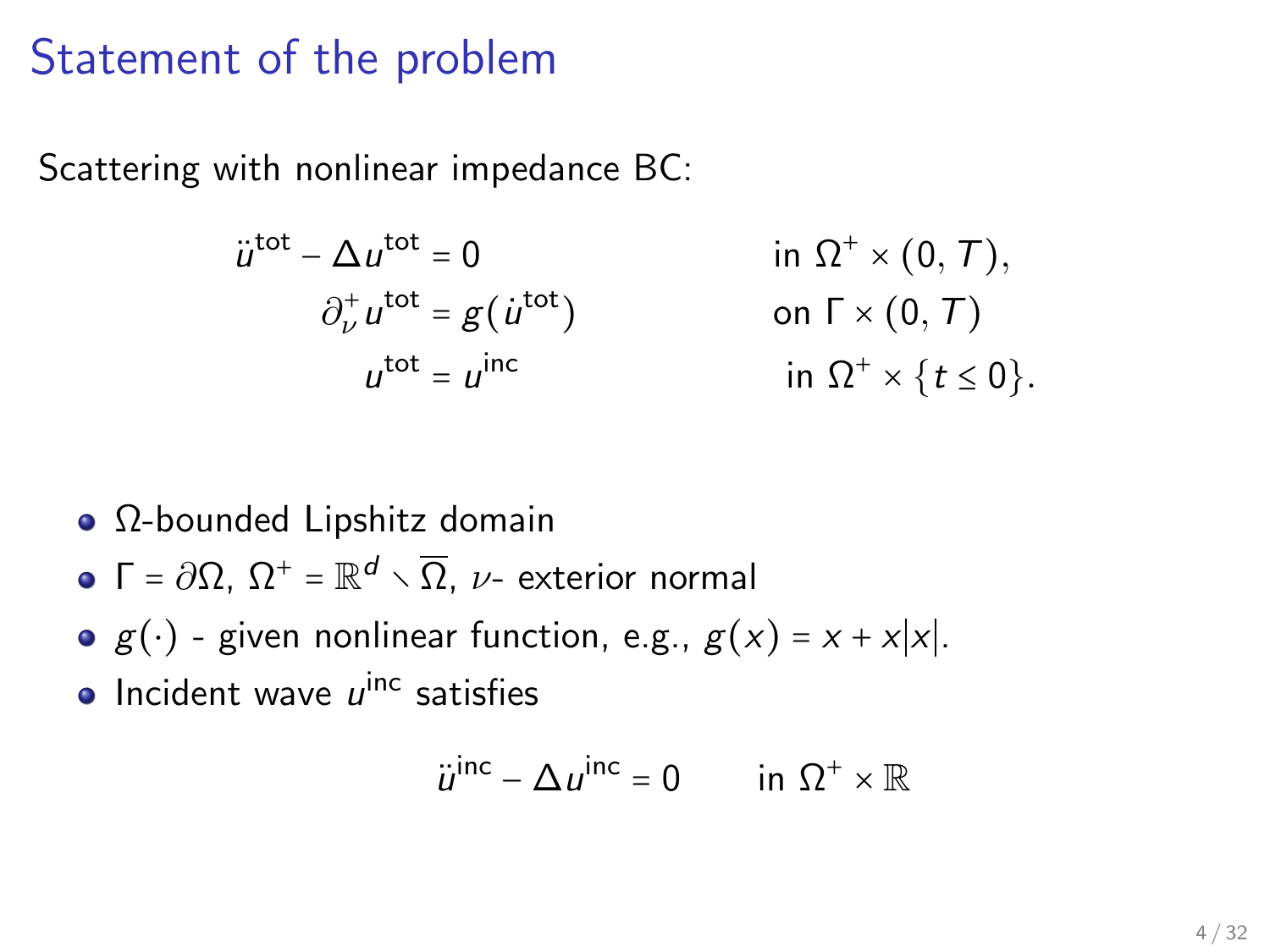# **Motivation**

- Acoustic (nonlinear) boundary conditions [Beale, Rosencrans '74, Graber '12]
	- $\ddot{u} \Delta u = 0$  in  $\Omega, t > 0$ ,
	- $\dot{u} + m(x)\ddot{z} + f(x)\dot{z} + g(x)\dot{z} = 0,$  on  $\Gamma, t > 0,$  $\partial_{\nu}u - g(\mu) + h(x)\eta(\dot{z}) = 0$  on  $\Gamma, t > 0$ .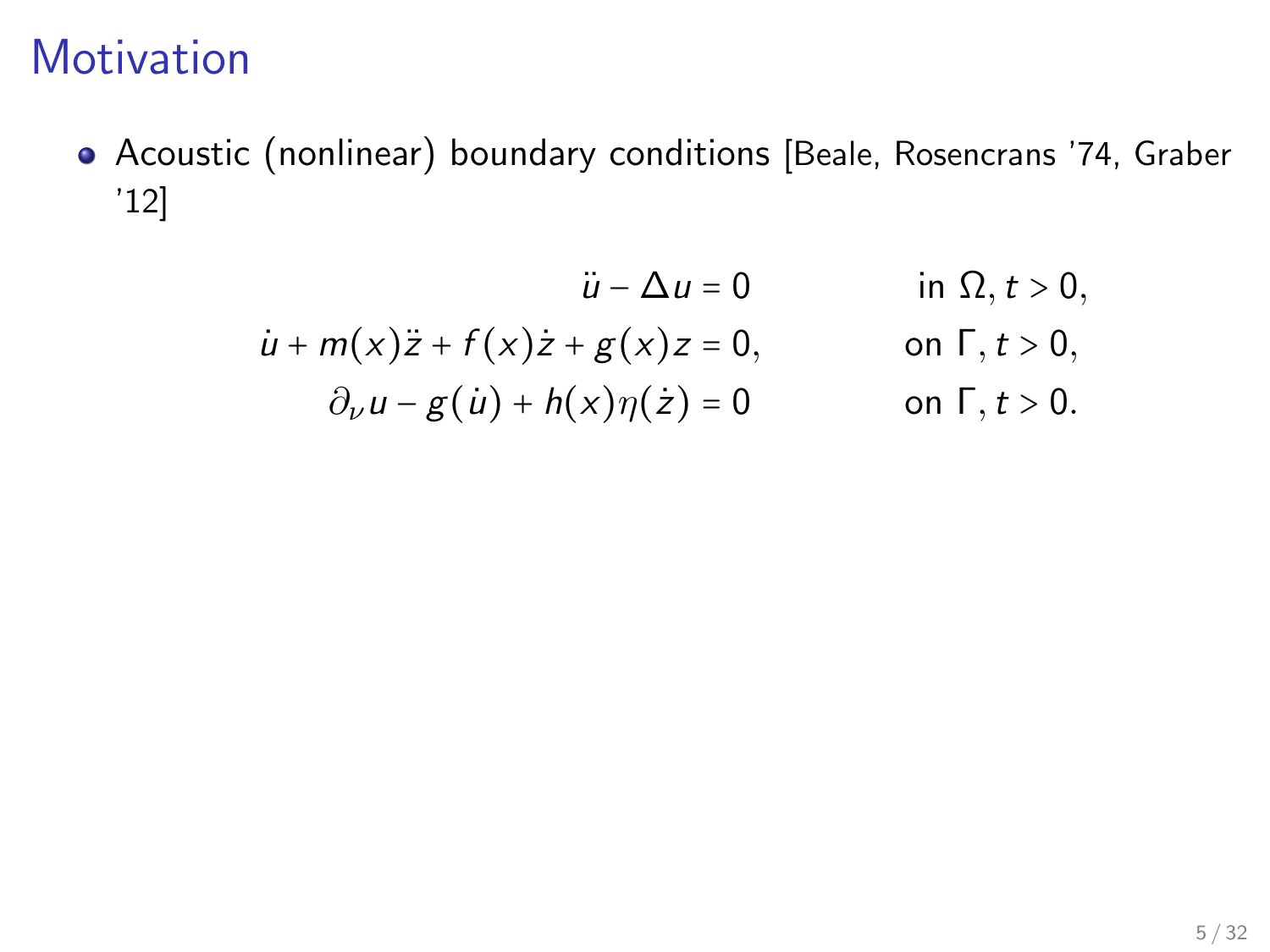## **Motivation**

Acoustic (nonlinear) boundary conditions [Beale, Rosencrans '74, Graber '12]

$$
\ddot{u} - \Delta u = 0 \qquad \text{in } \Omega, t > 0,
$$
  
\n
$$
\dot{u} + m(x)\ddot{z} + f(x)\dot{z} + g(x)\dot{z} = 0, \qquad \text{on } \Gamma, t > 0,
$$
  
\n
$$
\partial_{\nu}u - g(\dot{u}) + h(x)\eta(\dot{z}) = 0 \qquad \text{on } \Gamma, t > 0.
$$

- Scattering of EM waves by nonlinear coatings [Haddar, Joly '01]
	- ▸ Nonlinear system in a thin layer:

$$
\dot{E} - \nabla \times H = 0, \qquad \dot{H} + \dot{M} + \nabla \times E = 0
$$

with  $M$  linked to  $H$  through a ferromagnetic law.

▸ A nonlinear boundary condition obtained by a thin layer approximation.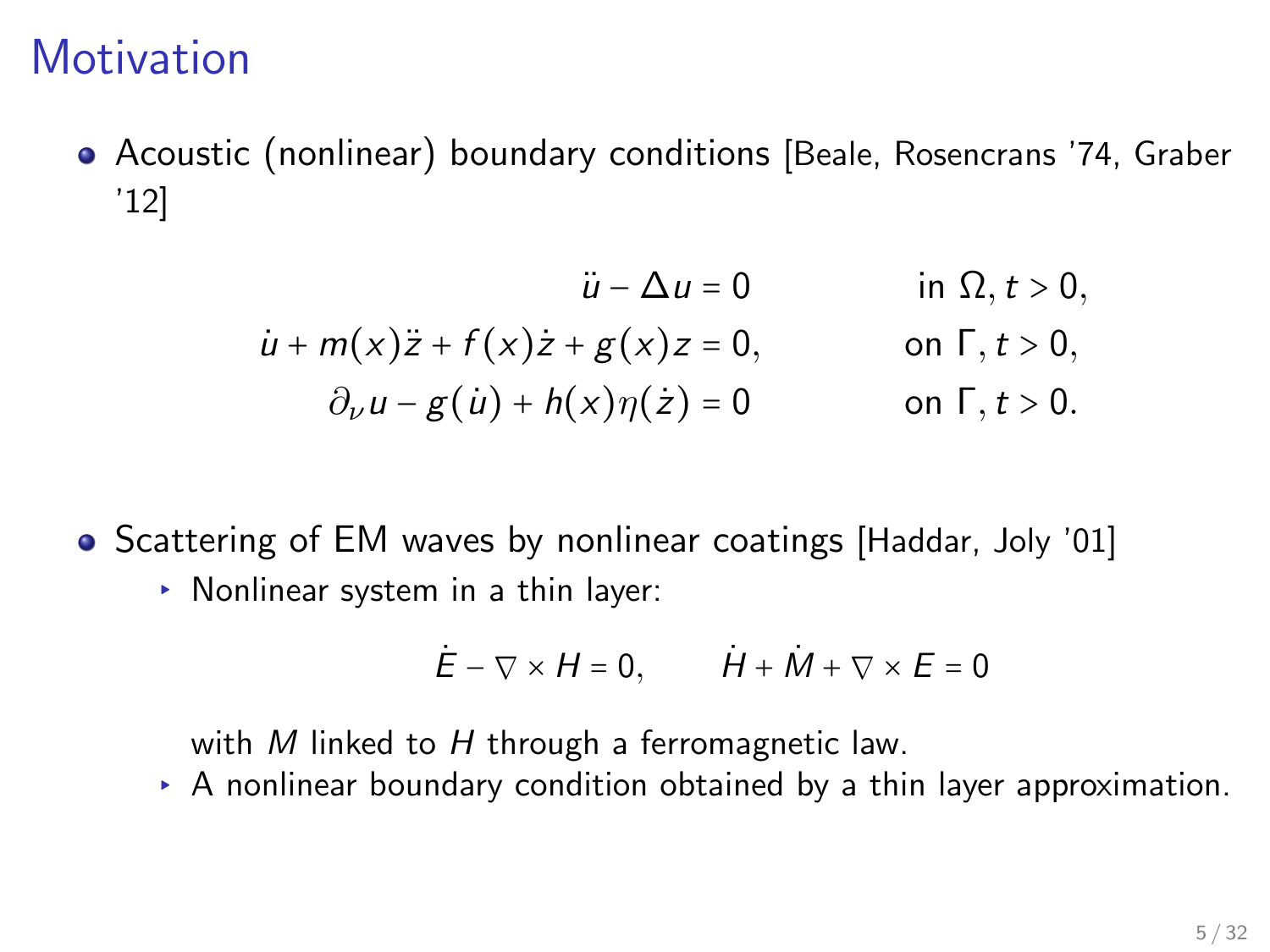## **Motivation**

Acoustic (nonlinear) boundary conditions [Beale, Rosencrans '74, Graber '12]

$$
\ddot{u} - \Delta u = 0 \qquad \text{in } \Omega, t > 0,
$$
  
\n
$$
\dot{u} + m(x)\ddot{z} + f(x)\dot{z} + g(x)\dot{z} = 0, \qquad \text{on } \Gamma, t > 0,
$$
  
\n
$$
\partial_{\nu}u - g(\dot{u}) + h(x)\eta(\dot{z}) = 0 \qquad \text{on } \Gamma, t > 0.
$$

- Scattering of EM waves by nonlinear coatings [Haddar, Joly '01]
	- ▸ Nonlinear system in a thin layer:

$$
\dot{E} - \nabla \times H = 0, \qquad \dot{H} + \dot{M} + \nabla \times E = 0
$$

with M linked to H through a ferromagnetic law.

- ▸ A nonlinear boundary condition obtained by a thin layer approximation.
- Coupling with nonlinear circuits (see talk of Michielssen).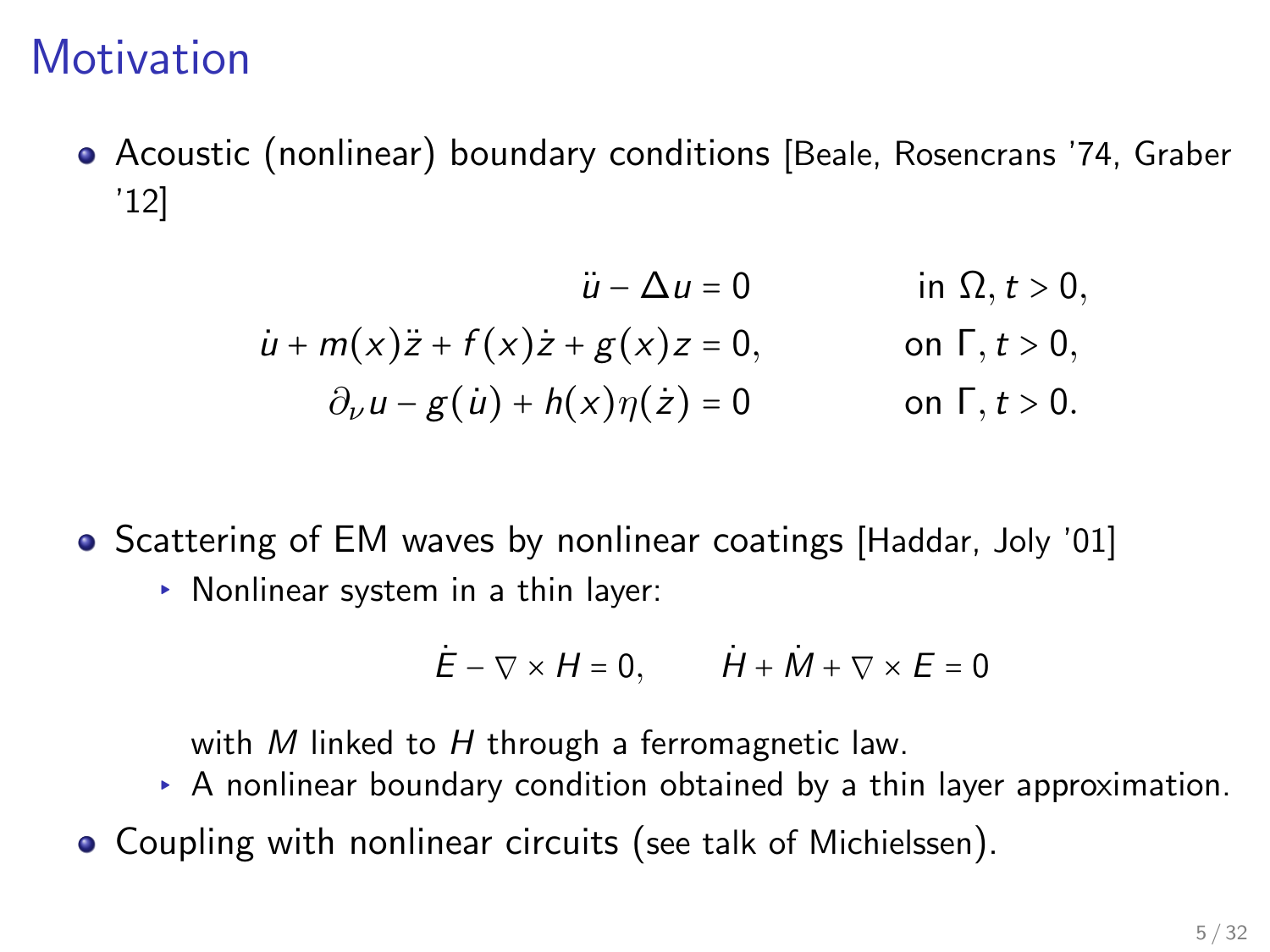# Conditions on g

$$
\ddot{u}^{\text{tot}} - \Delta u^{\text{tot}} = 0 \qquad \text{in } \Omega^{+} \times (0, \mathcal{T}),
$$

$$
\partial_{\nu}^{+} u^{\text{tot}} = g(\dot{u}^{\text{tot}}) \qquad \text{on } \Gamma \times (0, \mathcal{T})
$$

$$
\text{Energy } E(t) = \frac{1}{2} \|\dot{u}^{\text{tot}}\|_{L^{2}(\Omega^{+})}^{2} + \frac{1}{2} \|\nabla u^{\text{tot}}\|_{L^{2}(\Omega^{+})}^{2} \text{ satisfies}
$$

$$
E(t) = E(0) - \int_{0}^{t} \langle g(\dot{u}^{\text{tot}}), \dot{u}^{\text{tot}} \rangle_{\Gamma} d\tau.
$$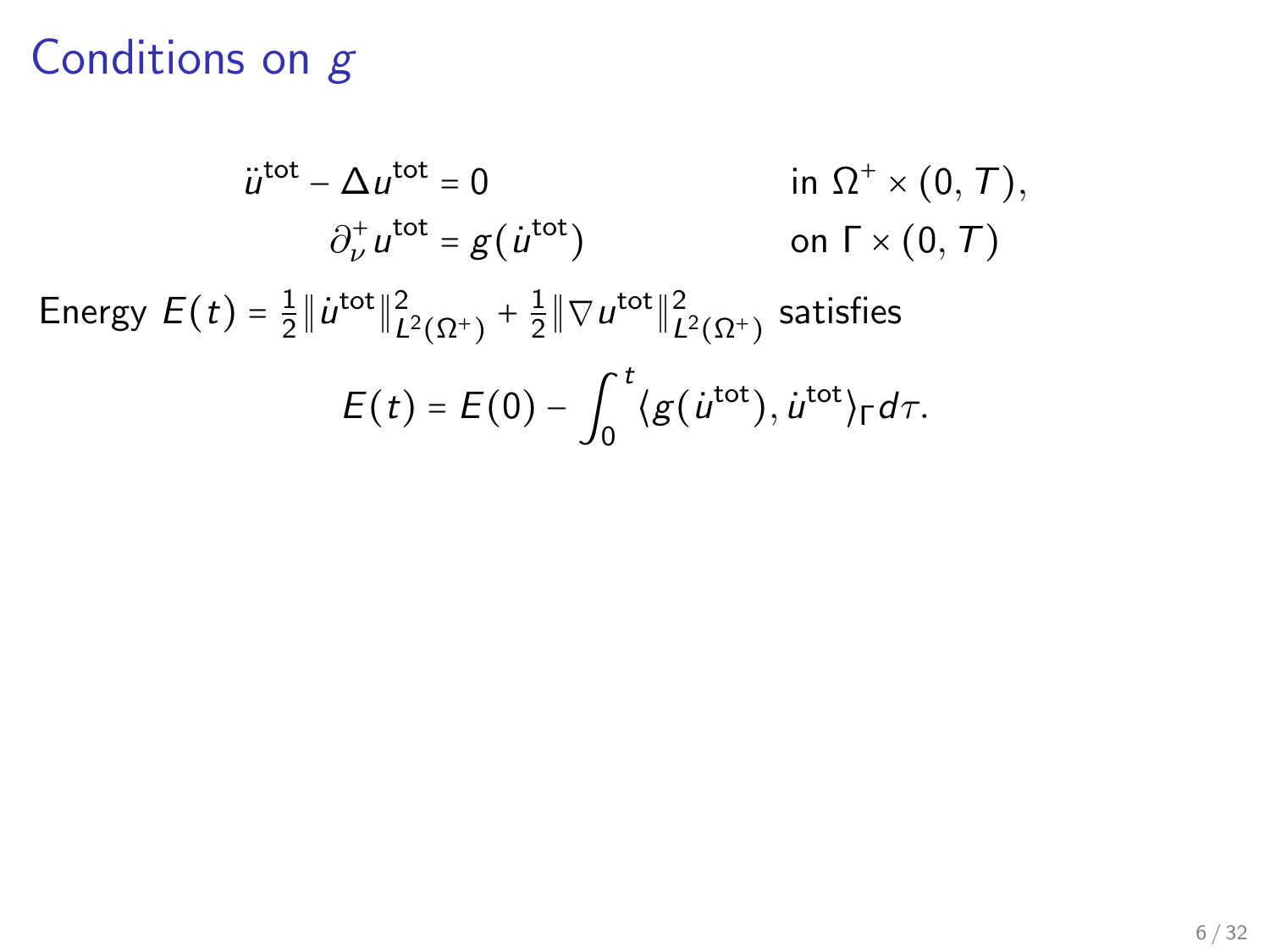# Conditions on g

$$
\ddot{u}^{\text{tot}} - \Delta u^{\text{tot}} = 0 \qquad \text{in } \Omega^+ \times (0, T),
$$

$$
\partial_{\nu}^+ u^{\text{tot}} = g(\dot{u}^{\text{tot}}) \qquad \text{on } \Gamma \times (0, T)
$$
  
Energy  $E(t) = \frac{1}{2} ||\dot{u}^{\text{tot}}||^2_{L^2(\Omega^+)} + \frac{1}{2} ||\nabla u^{\text{tot}}||^2_{L^2(\Omega^+)}$  satisfies

$$
E(t) = E(0) - \int_0^t \langle g(u^{\text{tot}}), u^{\text{tot}} \rangle_{\Gamma} d\tau.
$$

Conditions on g ensuring well-posedness [Lasiecka, Tataru '93, Graber '12]

- $g\in C^1(\mathbb{R}),$
- $g(0) = 0$ ,
- $g(s)$ s  $\geq 0$ ,  $\forall s \in \mathbb{R}$ ,
- $g'(s) \geq 0, \forall s \in \mathbb{R},$
- g satisfies the growth condition  $|g(s)| \le C(1+|s|^p)$ , where

$$
\begin{cases} 1 < p < \infty \\ 1 < p \leq \frac{d}{d-2} & d \geq 3. \end{cases}
$$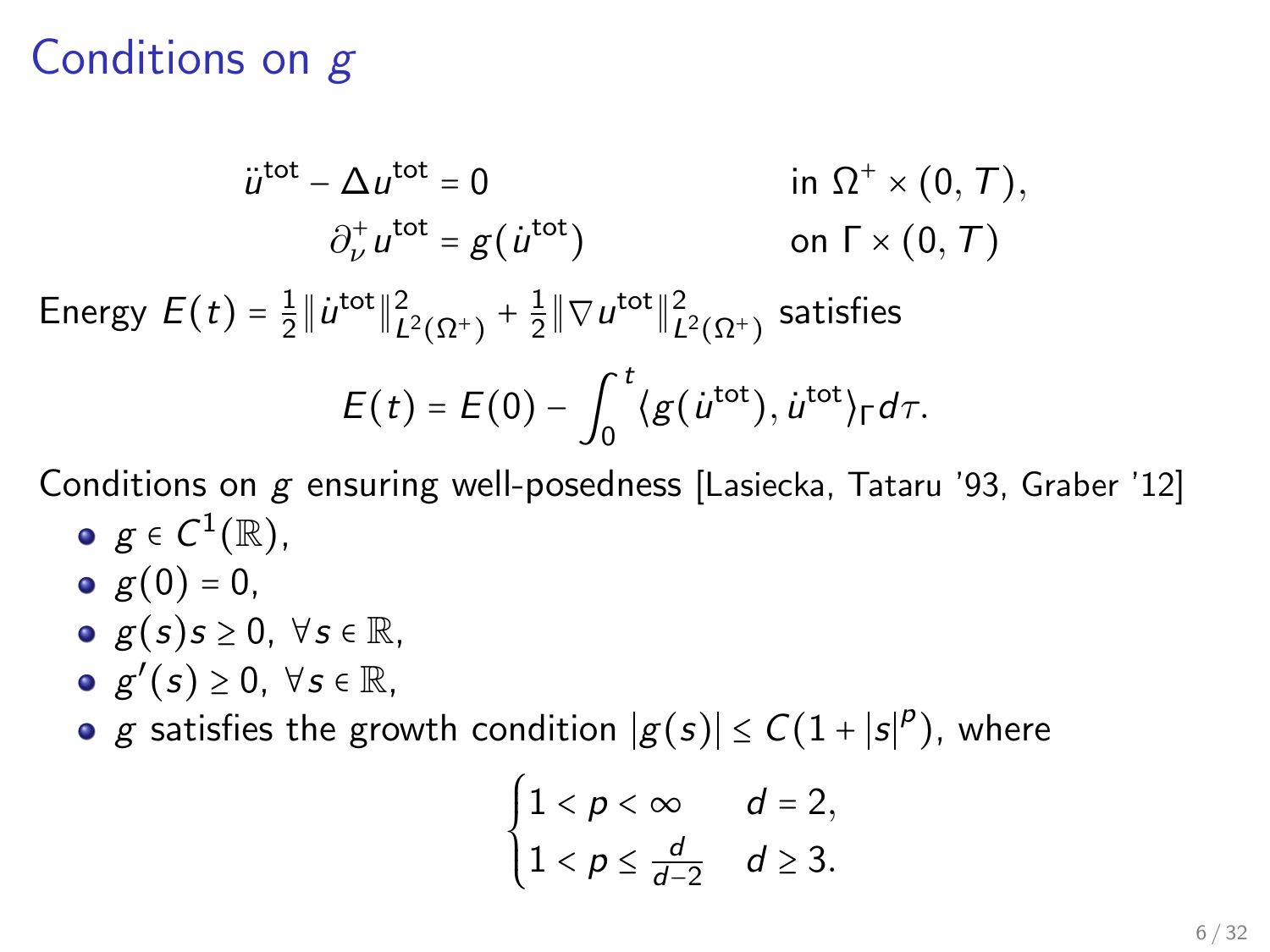# **Outline**

### **[Statement and motivation](#page-2-0)**

### 2 [Domain setting and time-discretization](#page-9-0)

### [Boundary integral formulation and its discretization](#page-16-0)

[Numerical experiments](#page-29-0)

### <span id="page-9-0"></span>**[Conclusion](#page-35-0)**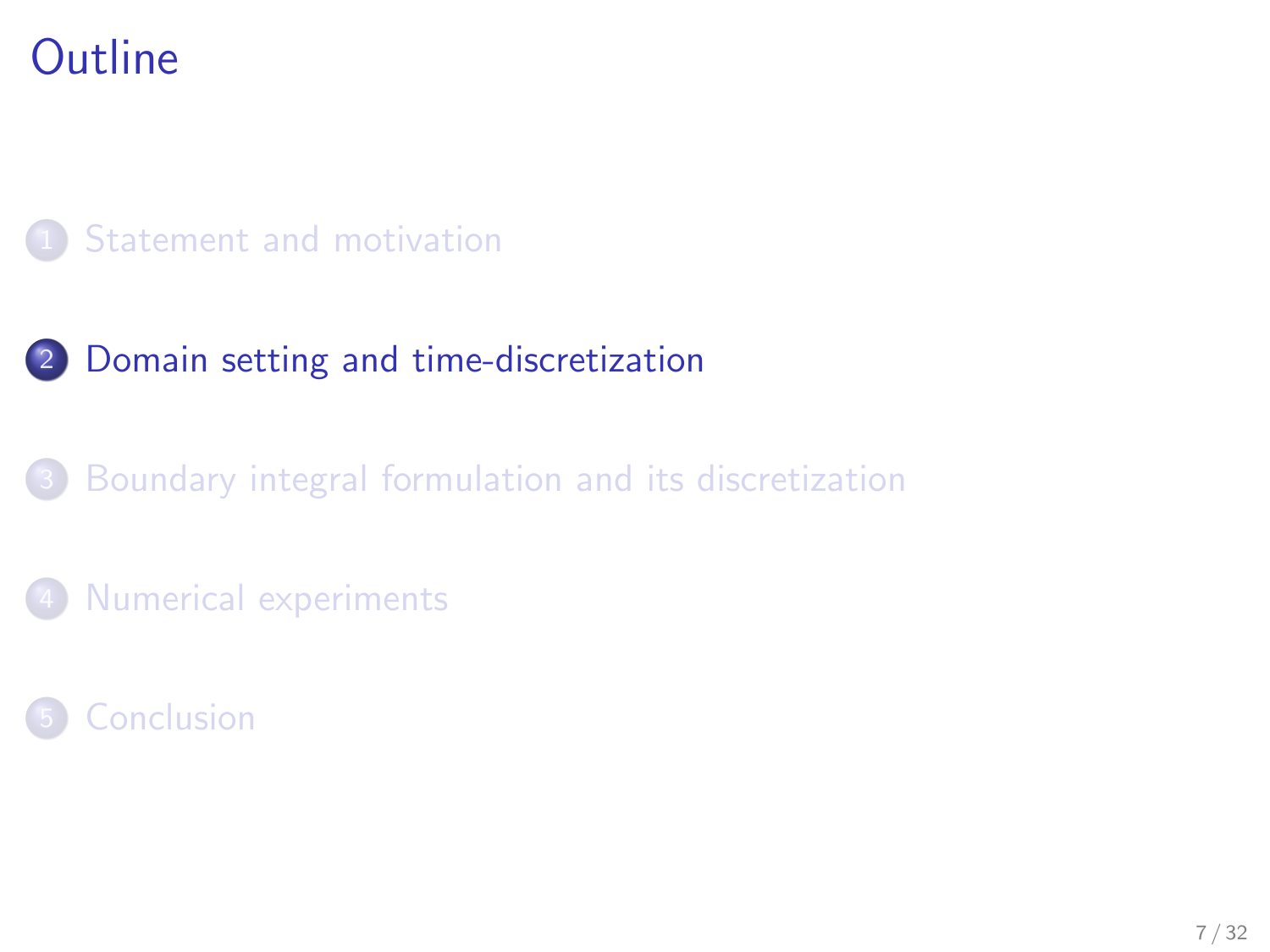# Semigroup setting

### **Definition**

Let H be a Hilbert space, and  $A: H \rightarrow H$  be a (not necessary linear) operator with domain dom  $A$ . We call  $A$  maximally monotone if it satisfies:

(i) 
$$
(Ax - Ay, x - y)_H \le 0
$$
  $\forall x, y \in \text{dom } A$ ,  
(ii) range  $(I - A) = H$ 

### Theorem (Komura-Kato)

Let  $\mathcal A$  be a maximally monotone operator on a separable Hilbert space H with domain dom $(\mathcal{A}) \subset H$ .

Then there exists unique solution  $u(t) \in \text{dom}(\mathcal{A})$  of

$$
\partial_t u - \mathcal{A}u = 0 \qquad u(0) = u_0 \in \text{dom}(\mathcal{A})
$$

and u is Lipschitz continuous on  $[0,+\infty)$ .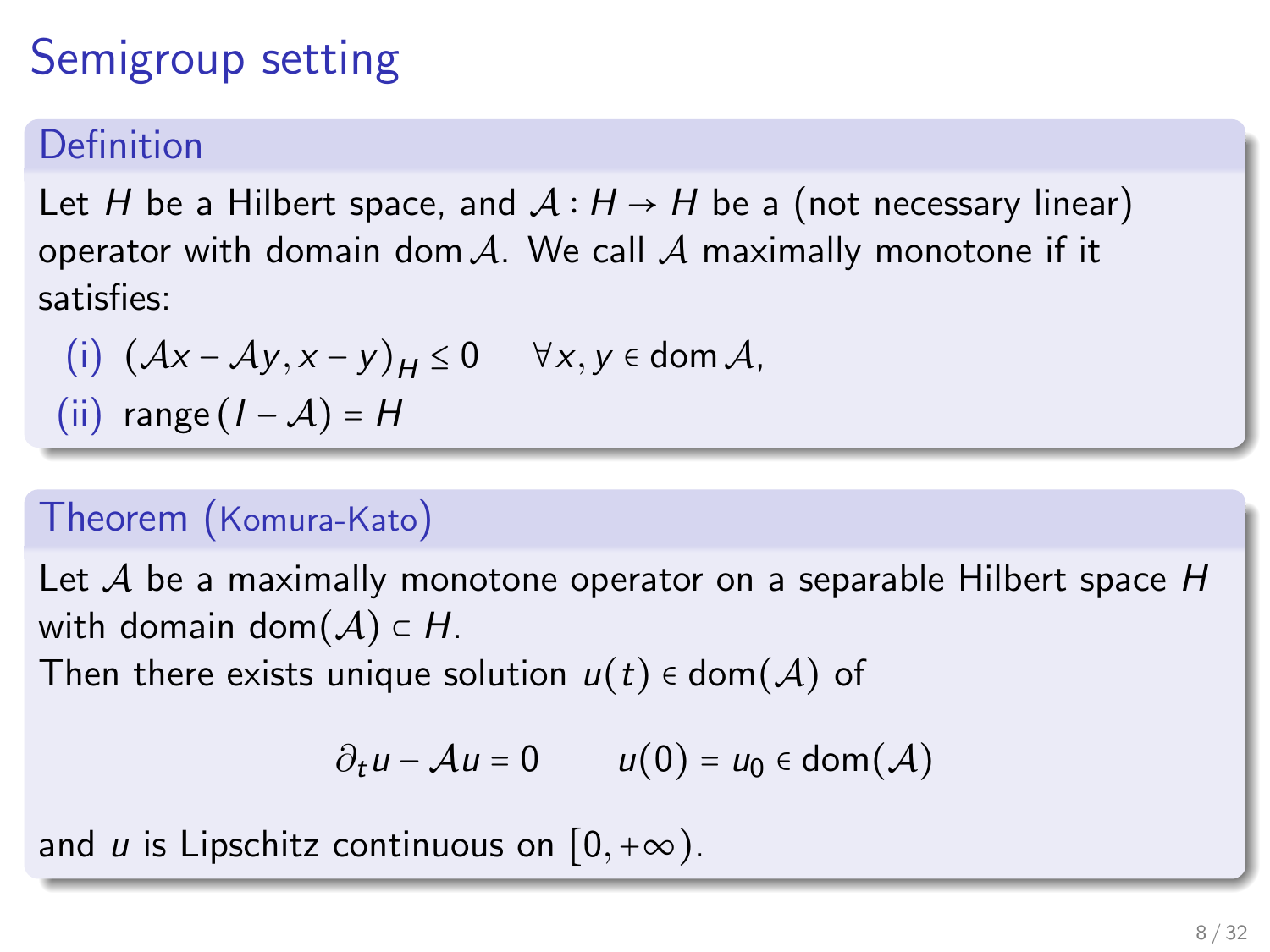Let  $\Delta t > 0$  and let  $\partial_t^{\Delta t} u$  denote either 1st order  $(k = 1)$  or 2nd order backward difference formula  $(k = 2)$ .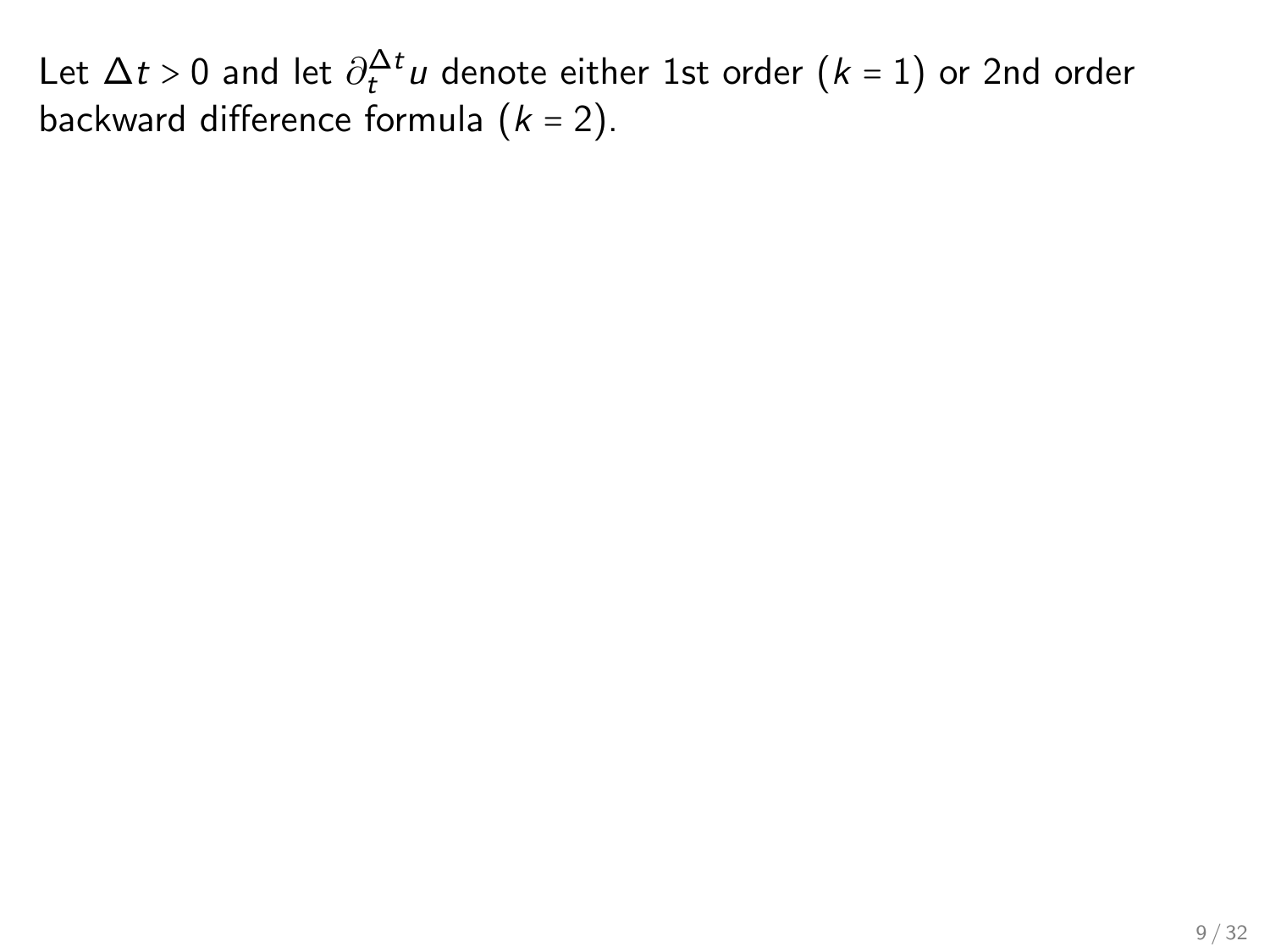Let  $\Delta t > 0$  and let  $\partial_t^{\Delta t} u$  denote either 1st order  $(k = 1)$  or 2nd order backward difference formula  $(k = 2)$ .

#### Theorem ([Nevanlinna '78])

There exists unique solution  $u_{\Delta t}^n \in \text{dom}\, \mathcal{A}$  of

$$
\partial_t^{\Delta t} u_{\Delta t} - \mathcal{A} u_{\Delta t} = 0,
$$

assuming for starting values  $u_i = u(j\Delta t)$  for  $j \in 0, \ldots k$ .

Further for  $N\Delta t \leq T$ :

$$
\max_{n=0,\dots,N} \|u(t_n)-u_{\Delta t}^n\| \le C \, \|\mathcal{A} u_0\| \left[\Delta t + T^{1/2} (\Delta t)^{1/2} + \left(T + T^{1/2}\right) (\Delta t)^{1/3}\right].
$$

For  $u \in C^{p+1}([0, T], H)$ ,  $p$  – order of the multistep method,

$$
\max_{n=0,\ldots,N} \|u(t_n)-u_{\Delta t}^n\| \leq C T \Delta t^p.
$$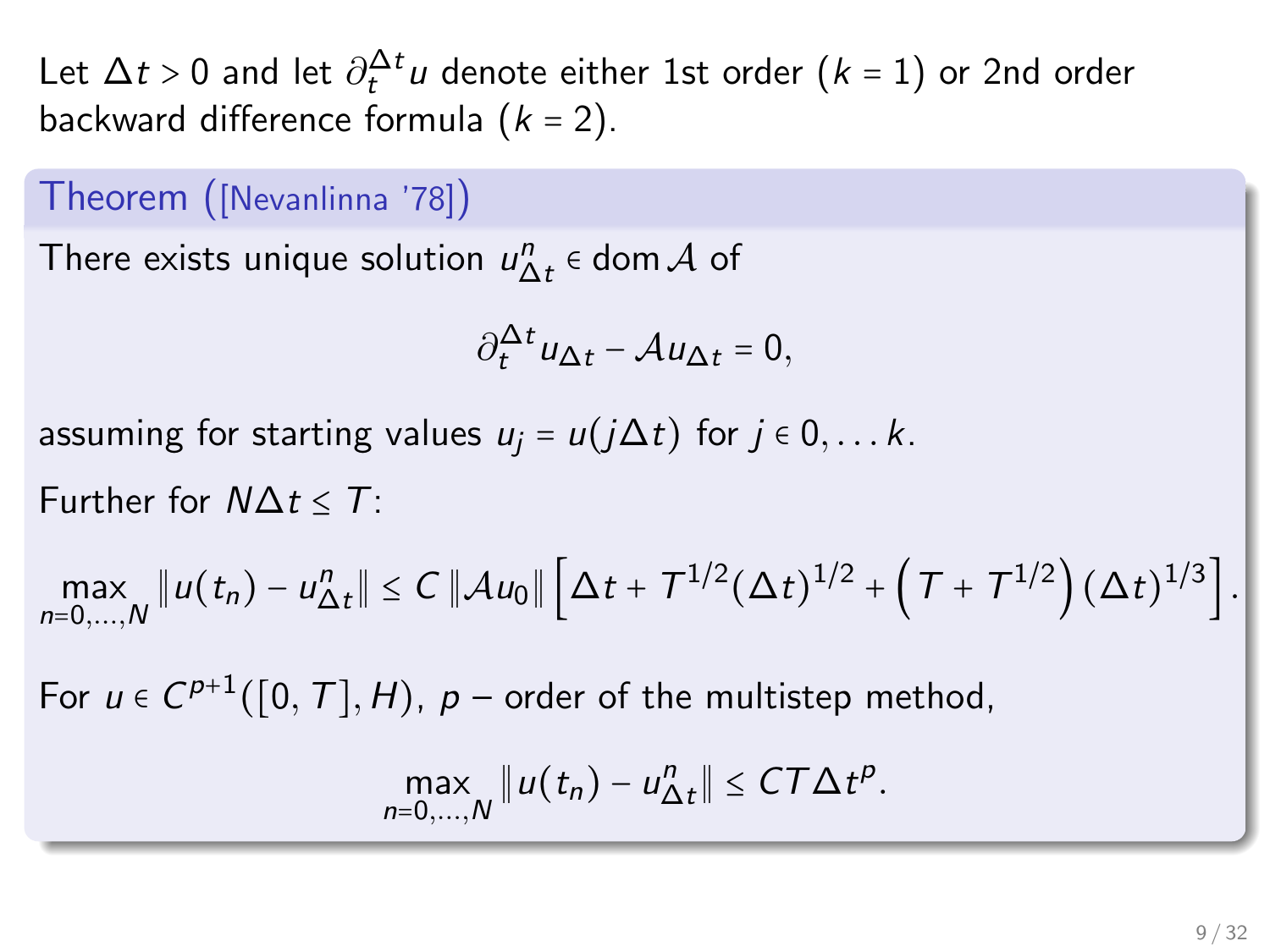# **Setting**

We will use the exotic transmission problem setting of [Laliena, Sayas '09].

- Closed sub-spaces  $X_h \subseteq H^{-1/2}(\Gamma)$ ,  $Y_h \subseteq H^{1/2}(\Gamma)$  (not necessarily finite dimensional).
- For  $X_h \subseteq X$ , the annihalator  $X_h^{\circ} \subset X'$  is defined as

$$
X_h^{\circ} = \{f \in X' : \langle x, f \rangle_{\Gamma} = 0 \,\,\forall x \in X_h\}.
$$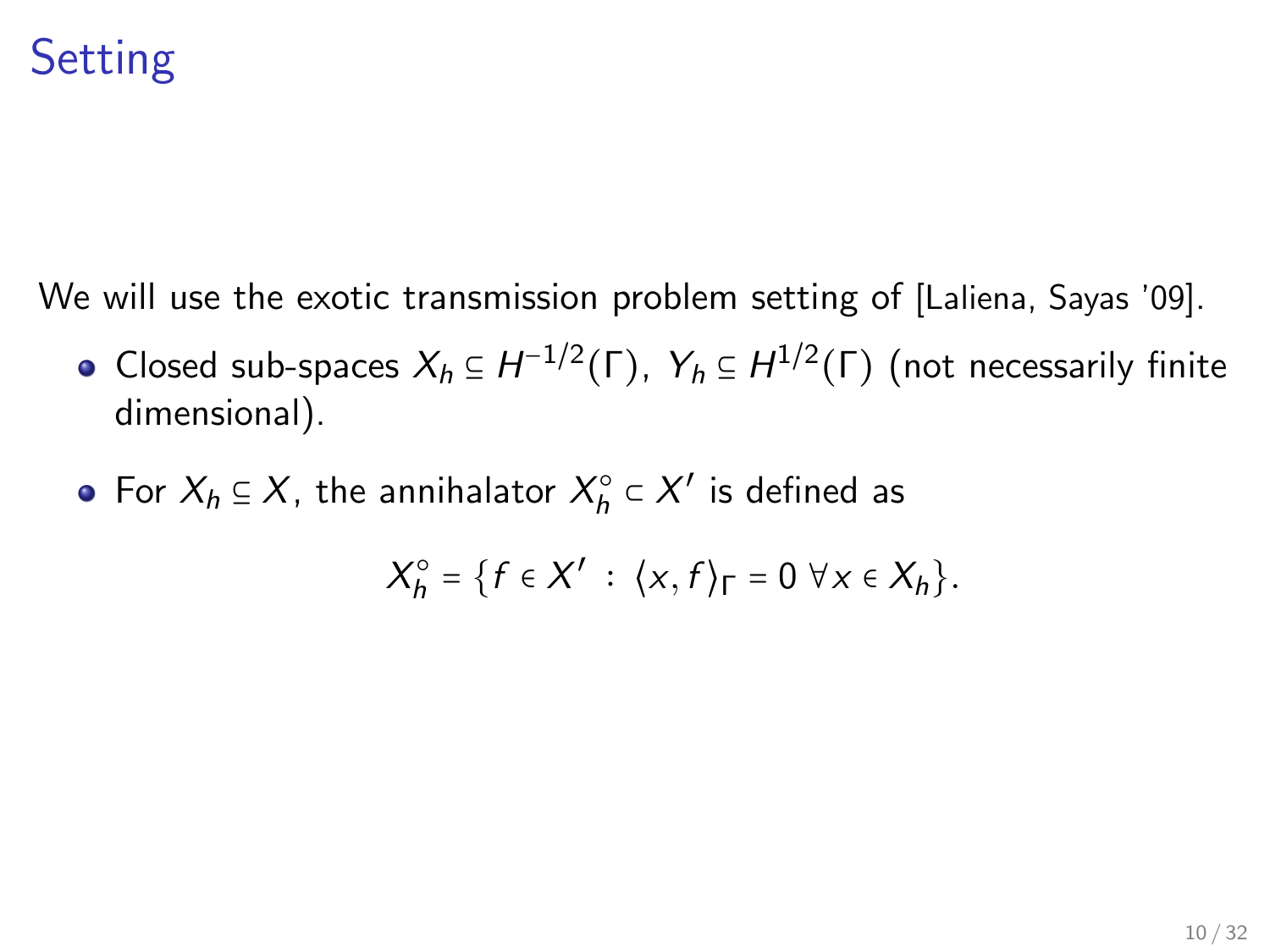### Nonlinear semigroup setting Setting  $v = u$  we get

$$
\begin{pmatrix} \dot{u} \\ \dot{v} \end{pmatrix} = \begin{pmatrix} v \\ \Delta u \end{pmatrix},
$$

Consider the operator

$$
\mathcal{A} := \begin{pmatrix} 0 & I \\ \Delta & 0 \end{pmatrix},
$$

$$
dom(\mathcal{A}) \coloneqq \left\{ (u, v) \in BL^1 \times L^2(\mathbb{R}^d) : \Delta u \in L^2(\mathbb{R}^d \setminus \Gamma), v \in \mathcal{H}_h \right\}
$$

$$
[[\partial_\nu u]] \in X_h, \partial_n^+ u - g([\gamma v]]) \in Y_h^\circ \right\},
$$

where

$$
\mathcal{H}_h \coloneqq \{ u \in H^1\left( \mathbb{R}^d \setminus \Gamma \right) : \llbracket \gamma u \rrbracket \in Y_h, \gamma^- u \in X_h^\circ \}
$$

and

$$
BL^1 := \left\{ u \in H^1_{loc}(\mathbb{R}^d \setminus \Gamma) : \left\| \nabla u \right\|_{L^2(\mathbb{R}^d \setminus \Gamma)} < \infty \right\} / \ker \nabla.
$$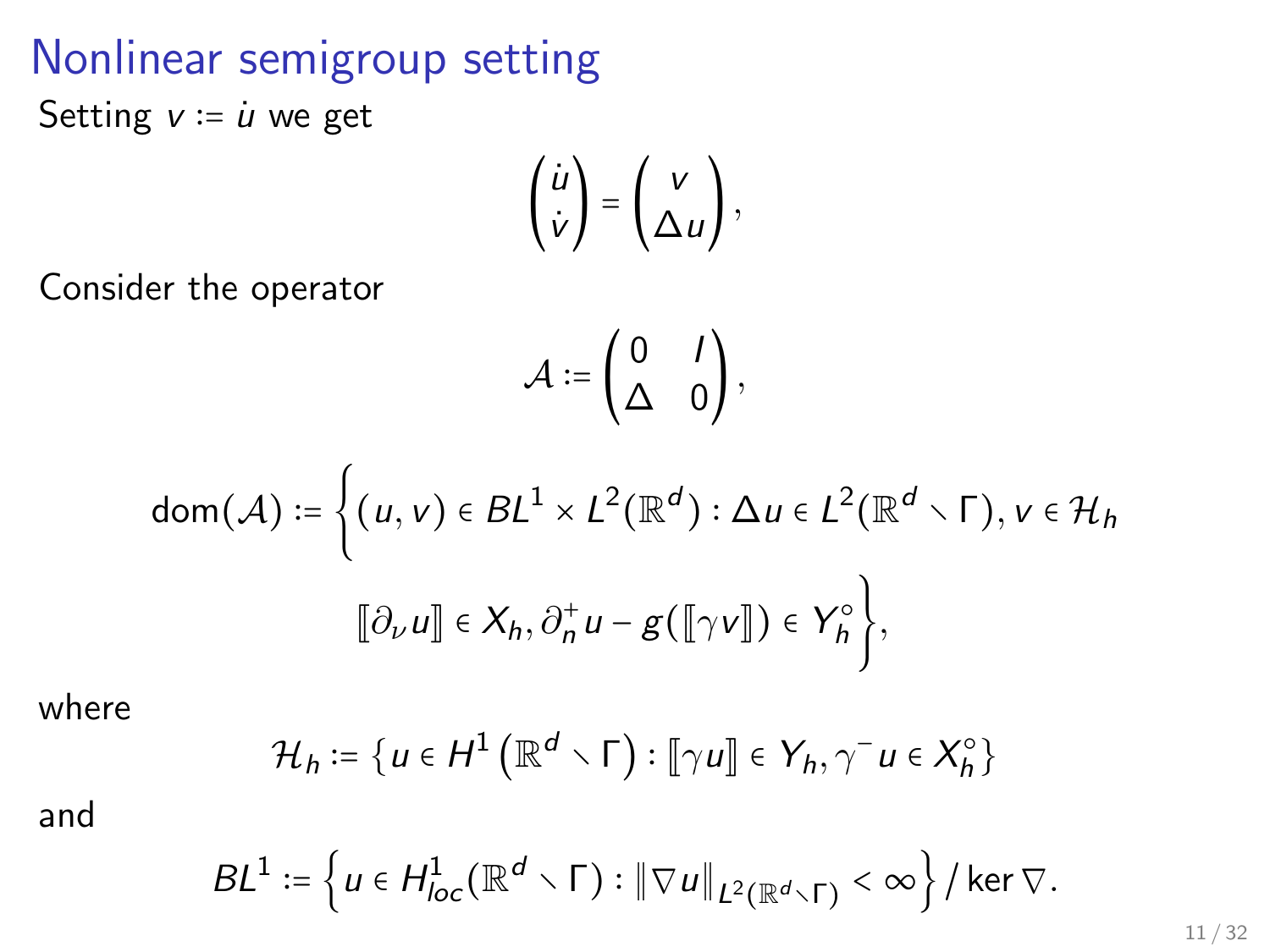#### Theorem

A is a maximally monotone operator on  $X$ , and generates a strongly continuous semigroup which solves

$$
\begin{pmatrix} \dot{u} \\ \dot{v} \end{pmatrix} = \mathcal{A} \begin{pmatrix} u \\ v \end{pmatrix}, \quad u(0) = u_0, v(0) = v_0.
$$

Assume  $u_0, v_0 \in \mathcal{H}_h$ . Then, the solution satisfies:

\n- (i) 
$$
(u, v) \in \text{dom } A
$$
 and  $u(t) \in \mathcal{H}_h$  and  $v(t) \in \mathcal{H}_h$  for all  $t > 0$ .
\n- (ii)  $u \in C^{1,1}([0, \infty), H^1(\mathbb{R}^d \setminus \Gamma)),$
\n- (iii)  $\dot{u} \in L^{\infty}((0, \infty), H^1(\mathbb{R}^d \setminus \Gamma)),$
\n- (iv)  $\ddot{u} \in L^{\infty}((0, \infty), L^2(\mathbb{R}^d)).$
\n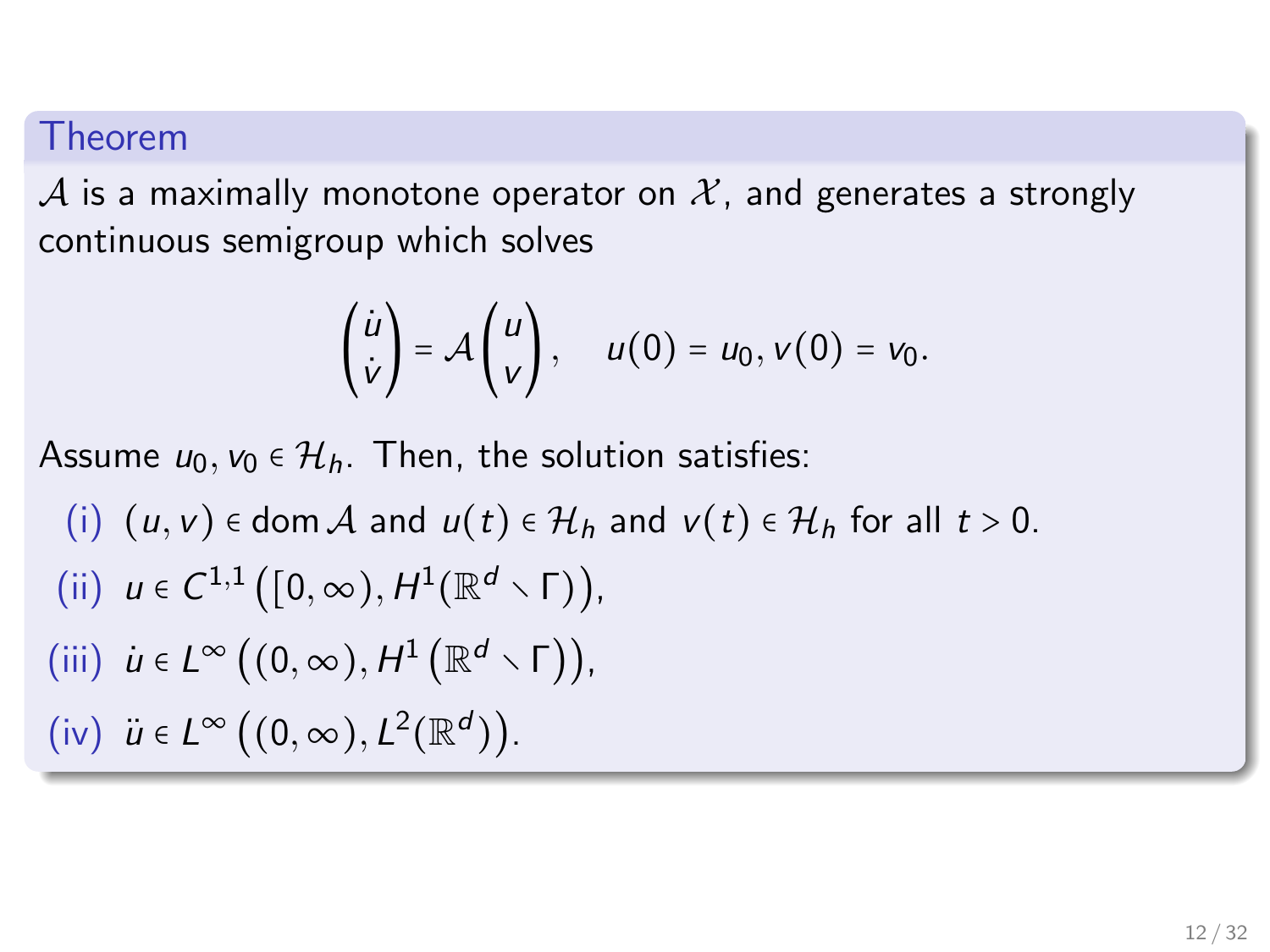# **Outline**

### **[Statement and motivation](#page-2-0)**

### 2 [Domain setting and time-discretization](#page-9-0)

### 3 [Boundary integral formulation and its discretization](#page-16-0)

[Numerical experiments](#page-29-0)

### <span id="page-16-0"></span>**[Conclusion](#page-35-0)**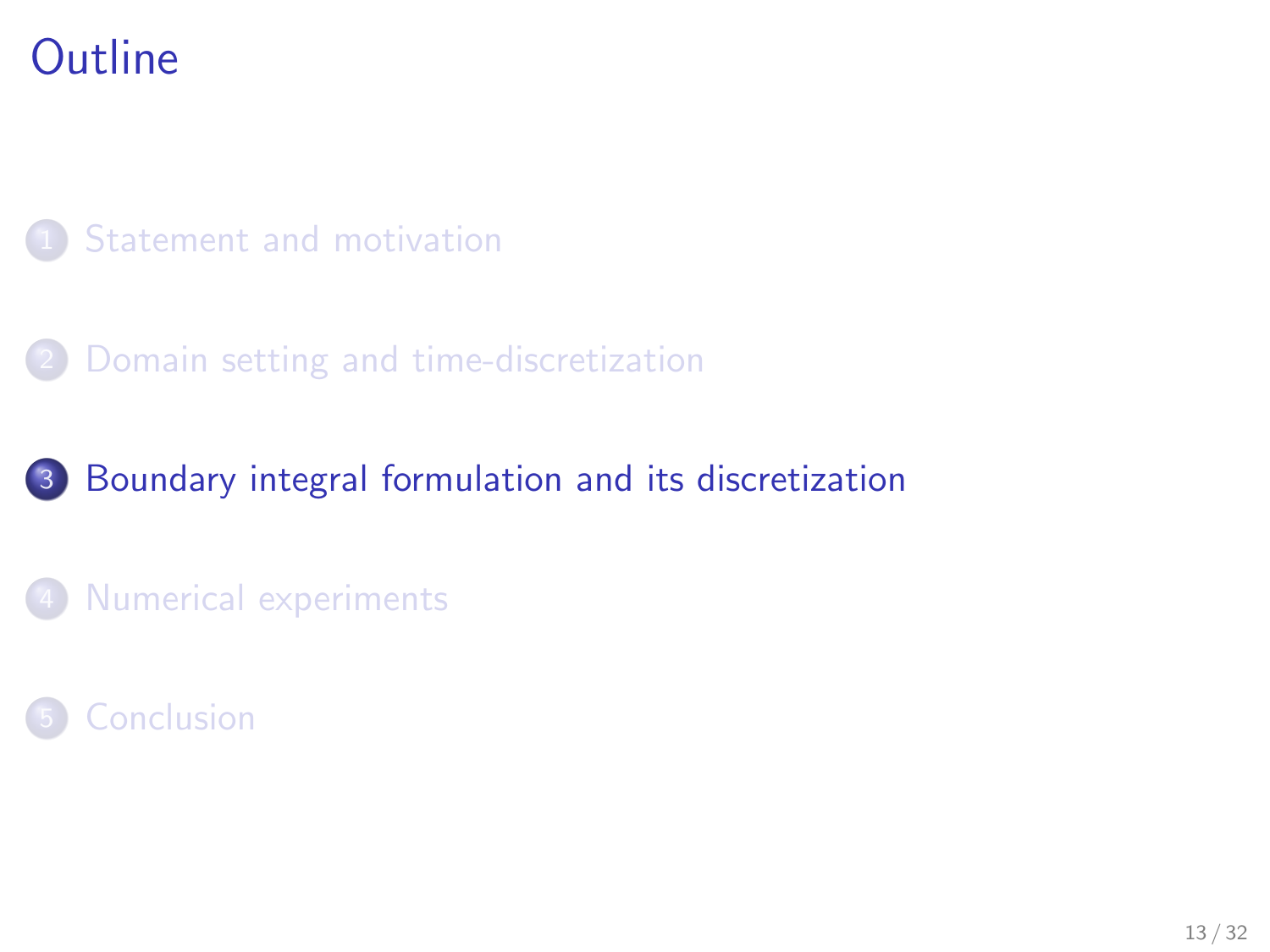Boundary integral potentials and operators With the Green's function defined as  $(Re s > 0)$ 

$$
\Phi(z; s) := \begin{cases} \frac{i}{4} H_0^{(1)} (is |z|), & \text{for } d = 2, \\ \frac{e^{-s|z|}}{4\pi|z|}, & \text{for } d \ge 3, \end{cases}
$$

the single- and double-layer potentials:

$$
(S(s)\varphi)(x) := \int_{\Gamma} \Phi(x - y; s)u(y) dy
$$

$$
(D(s)\varphi)(x) := \int_{\Gamma} \partial_{\nu(y)} \Phi(x - y; s)u(y) dy.
$$

and their traces

$$
V(s): H^{-1/2}(\Gamma) \to H^{1/2}(\Gamma), \qquad V(s) := \gamma^{\pm} S(s),
$$
  
\n
$$
K(s): H^{1/2}(\Gamma) \to H^{1/2}(\Gamma), \qquad K(s) := \{\{\gamma S(s)\}\},
$$
  
\n
$$
K^{t}(s): H^{-1/2}(\Gamma) \to H^{-1/2}(\Gamma), \qquad K^{t}(s) := \{\partial_{\nu} D(s)\},
$$
  
\n
$$
W(s): H^{1/2}(\Gamma) \to H^{-1/2}(\Gamma), \qquad W(s) := -\partial_{\nu}^{\pm} D(s).
$$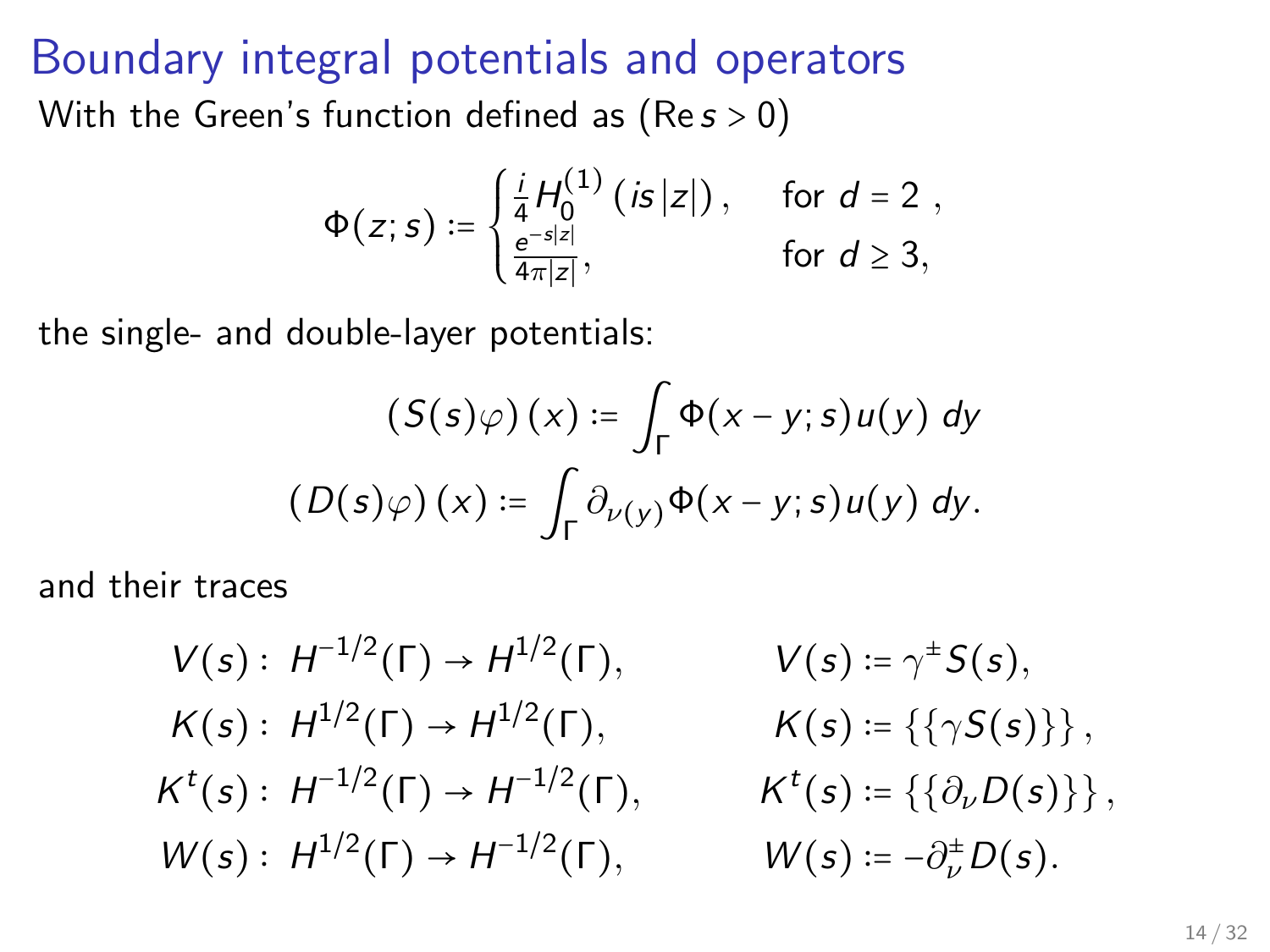### Calderón operators

$$
B(s) := \begin{pmatrix} sV(s) & K \\ -K^t & s^{-1}W(s) \end{pmatrix}
$$

$$
B_{\text{imp}}(s) := B(s) + \begin{pmatrix} 0 & -\frac{1}{2}I \\ \frac{1}{2}I & 0 \end{pmatrix}.
$$

#### Lemma [LB, Lubich, Sayas '15, Abboud et al '11]

There exists a constant  $\beta > 0$ , depending only on Γ, such that

$$
\text{Re}\left\{\mathcal{B}_{\text{imp}}(s)\begin{pmatrix} \varphi \\ \psi \end{pmatrix}, \begin{pmatrix} \varphi \\ \psi \end{pmatrix}\right\}_\Gamma \geq \beta \min(1,|s|^2) \frac{\text{Re}(s)}{|s|^2} \left\|(\varphi, \psi)\right\|_\Gamma^2,
$$

where

$$
|\!|\!|(\varphi,\psi)|\!|\!|_{{\Gamma}}^2\coloneqq\|\varphi\|_{H^{-1/2}({\Gamma})}^2+\|\psi\|_{H^{1/2}({\Gamma})}^2\,.
$$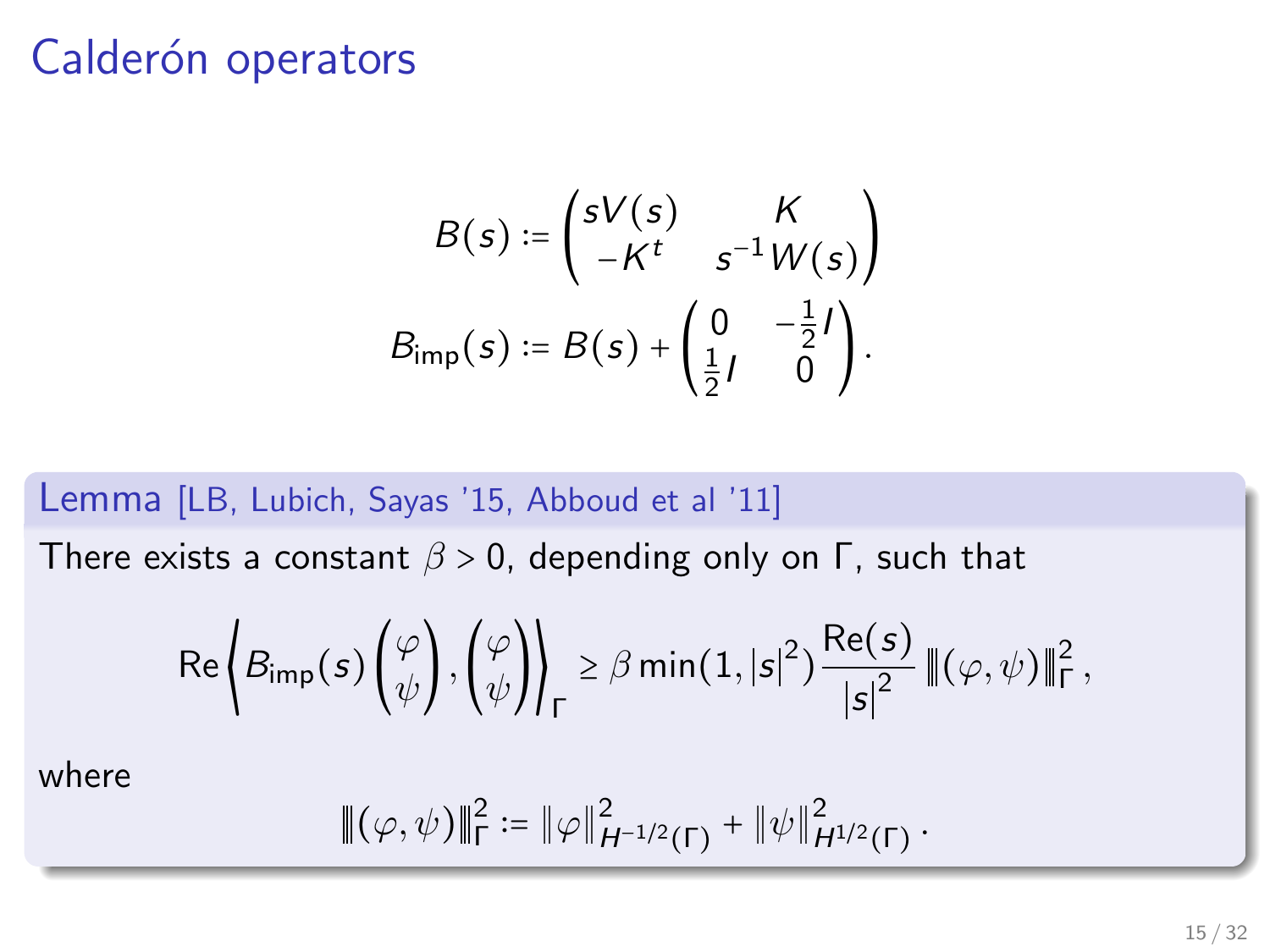### Scattered field

Scattered field  $u = u^{\text{scat}} = u^{\text{tot}} - u^{\text{inc}}$  satisfies

<span id="page-19-0"></span>
$$
\ddot{u} - \Delta u = 0, \quad \text{in } \Omega^+
$$
  
\n
$$
\partial_{\nu}^{+} u = g(u + i u^{\text{inc}}) - \partial_{\nu}^{+} u^{\text{inc}}, \quad \text{on } \Gamma
$$
  
\n
$$
u(0) = \dot{u}(0) = 0, \quad \text{in } \Omega^+.
$$
\n(1)

#### Boundary integral formulation

<span id="page-19-1"></span>
$$
B_{\text{imp}}(\partial_t) \begin{pmatrix} \varphi \\ \psi \end{pmatrix} + \begin{pmatrix} 0 \\ g(\psi + \dot{u}^{inc}) \end{pmatrix} = \begin{pmatrix} 0 \\ -\partial_{\nu}^{\dagger} u^{inc} \end{pmatrix}.
$$
 (2)

(i) If  $u := u^{scat}$  solves [\(1\)](#page-19-0), then  $(\varphi, \psi)$ , with  $\varphi := -\partial_{\nu}^+ u$  and  $\psi := \gamma^+ u$ , solves [\(2\)](#page-19-1).

(ii) If  $(\varphi, \psi)$  solves [\(2\)](#page-19-1), then  $u = S(\partial_t)\varphi + \partial_t^{-1}D(\partial_t)\psi$  solves [\(1\)](#page-19-0).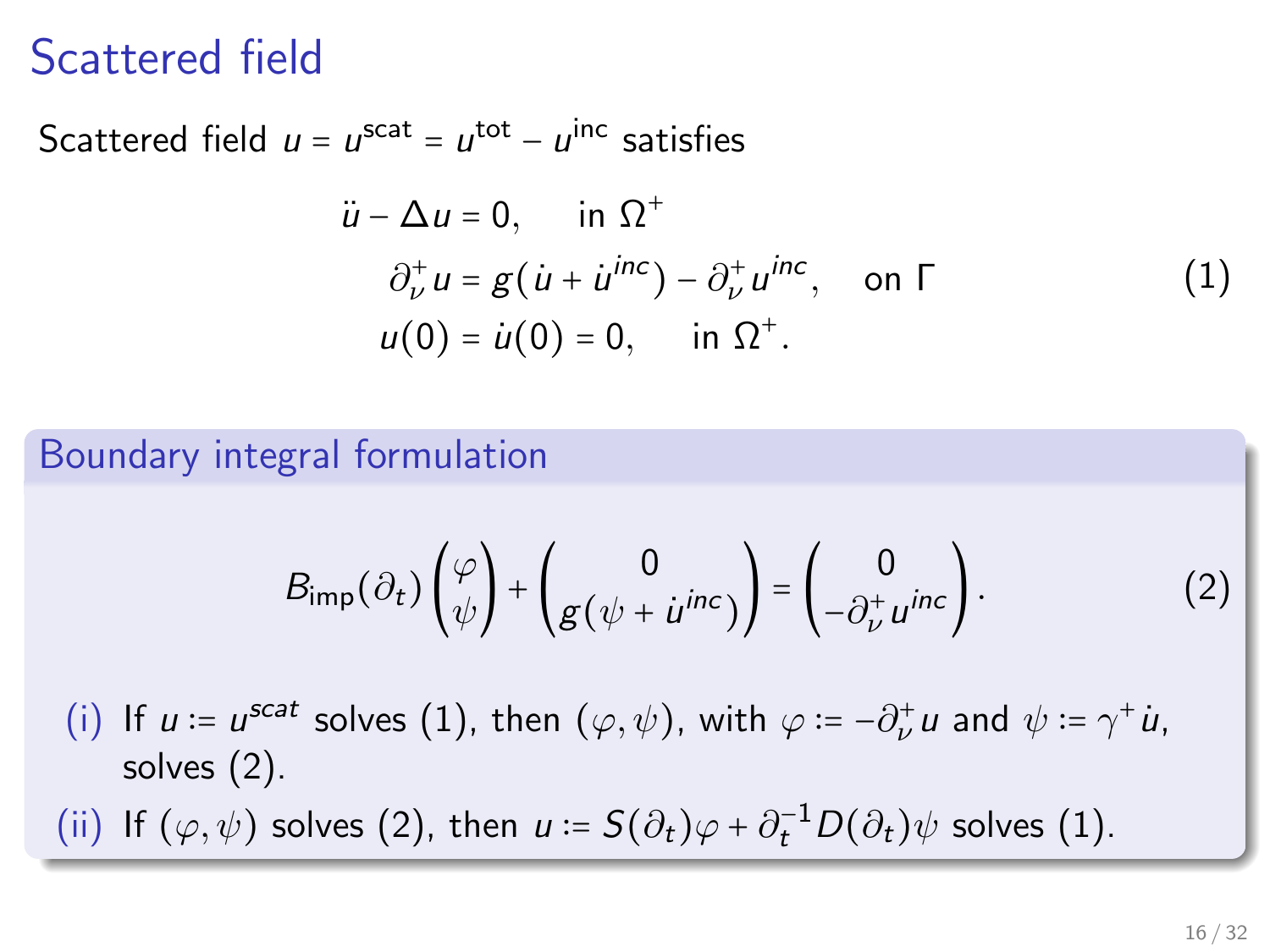### Time and space discretization

- Closed sub-spaces  $X_h \subseteq H^{-1/2}(\Gamma)$ ,  $Y_h \subseteq H^{1/2}(\Gamma)$  (not necessarily finite dimensional).
- $J_{\Gamma}^{Y_h}:H^{1/2}(\Gamma)\to Y_h$  a stable operator, e.g., Scott-Zhang.
- $\bullet$  BDF1 or BDF2 based CQ with time-step  $\Delta t > 0$ .

#### Fully discrete problem

For all  $n \in \mathbb{N}$ , find  $(\varphi^n, \psi^n) \in X_h \times Y_h$  such that:

$$
\left\langle \left[B_{\mathrm{imp}}\big(\partial_t^{\Delta t}\big)\begin{pmatrix}\varphi \\ \psi\end{pmatrix}\right]^{n},\begin{pmatrix}\xi \\ \eta\end{pmatrix}\right\rangle_{\Gamma}+\left\langle g\big(\psi+J_{\Gamma}^{Y_h} \dot{u}^{inc}\big),\eta\right\rangle_{\Gamma}=\left\langle -\partial_{\nu}^{+} u^{inc},\eta\right\rangle_{\Gamma}
$$

for all  $n \in \mathbb{N}, (\xi, \eta) \in X_h \times Y_h$ .

Solution in  $\Omega^+$  given by representation formula

$$
u^n:=\left[S\big(\partial_t^{\Delta t}\big)\varphi\right]^n+\left[\big(\partial_t^{\Delta t}\big)^{-1}D\big(\partial_t^{\Delta t}\big)\psi\right]^n.
$$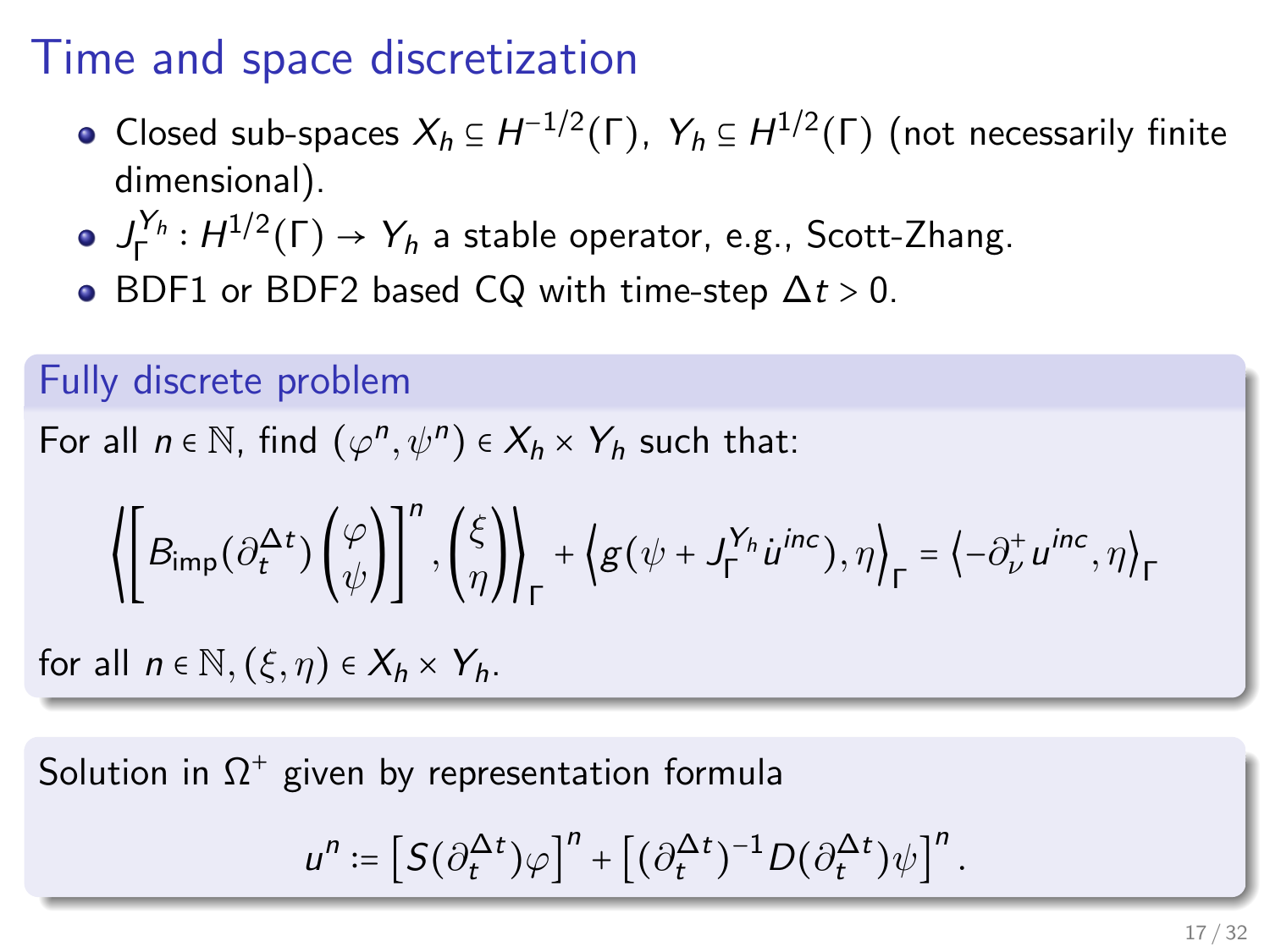# Brief overview of basics of CQ

• Discrete convolution

$$
\left[B_{\text{imp}}(\partial_t^{\Delta t})\begin{pmatrix} \varphi \\ \psi \end{pmatrix}\right]^n = \sum_{j=0}^n B_{n-j} \begin{pmatrix} \varphi_j \\ \psi_j \end{pmatrix}
$$

•  $\delta(z)$  generating function of BDF1 ( $\delta(z) = 1 - z$ ) or BDF2  $(\delta(z) = 1 - z + \frac{1}{2})$  $\frac{1}{2}(1-z)^2$ 

$$
B_{\text{imp}}\left(\delta(z)/\Delta t\right)=\sum_{j=0}^{\infty}B_jz^j.
$$

• In particular  $B_0 = B_{\rm imp}(\delta(0)/\Delta t)$  and hence

$$
\left\langle B_0 \begin{pmatrix} \varphi \\ \psi \end{pmatrix}, \begin{pmatrix} \varphi \\ \psi \end{pmatrix} \right\rangle_{\Gamma} \ge \beta_0 \Delta t \left\| (\varphi, \psi) \right\|_{\Gamma}^2
$$

 $\partial_t^{\Delta t} \iota$  is the finite difference derivative, e.g., for BDF1  $\partial_t^{\Delta t} u(t_n) = \frac{1}{\Delta}$  $\frac{1}{\Delta t}(u(t_n)-u(t_{n-1})).$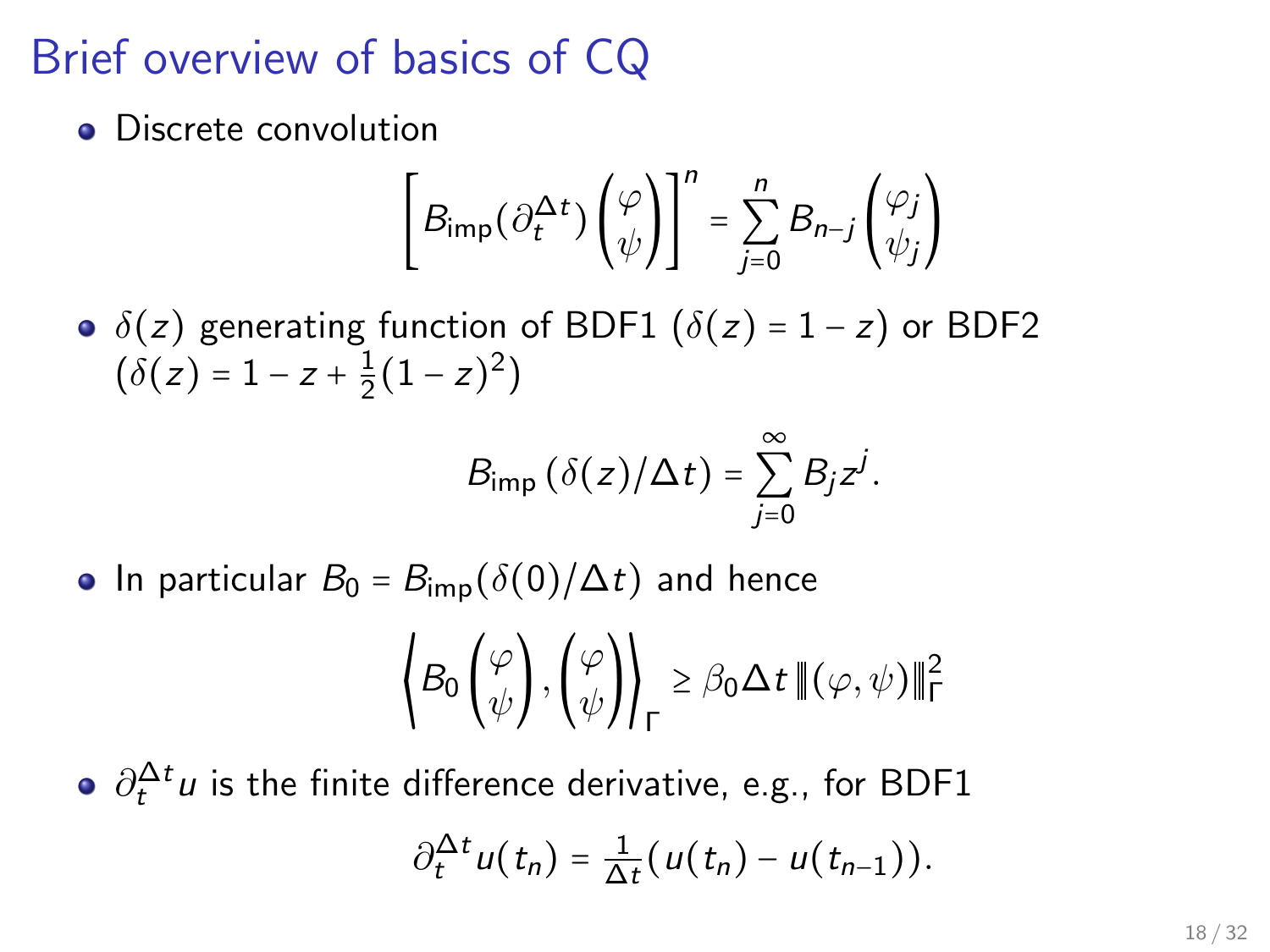### Proposition (Browder and Minty )

 $X$  a real separable and reflexive Banach space,  $A\colon\! X\to\! X'$  satisfies

- $A: X \rightarrow X'$  is continuous,
- the set  $A(M)$  is bounded in  $X'$  for all bounded sets  $M \subseteq X,$

$$
\bullet \quad \lim_{\|u\|\to\infty} \frac{\langle A(u), u \rangle_{X' \times X}}{\|u\|} = \infty,
$$

• 
$$
\langle A(u) - A(v), u - v \rangle_{X' \times X} \ge 0
$$
 for all  $u, v \in X$ .

Then the variational equation

$$
\langle A(u),v\rangle_{X'\times X}=\langle f,v\rangle_{X'\times X} \qquad \forall v\in X
$$

has at least one solution for all  $f \in X'.$  If the operator is strongly monotone, i.e.

$$
\langle A(u) - A(v), u - v \rangle_{X' \times X} \geq \beta \| u - v \|_X^2 \quad \text{for all } u, v \in X,
$$

then the solution is unique.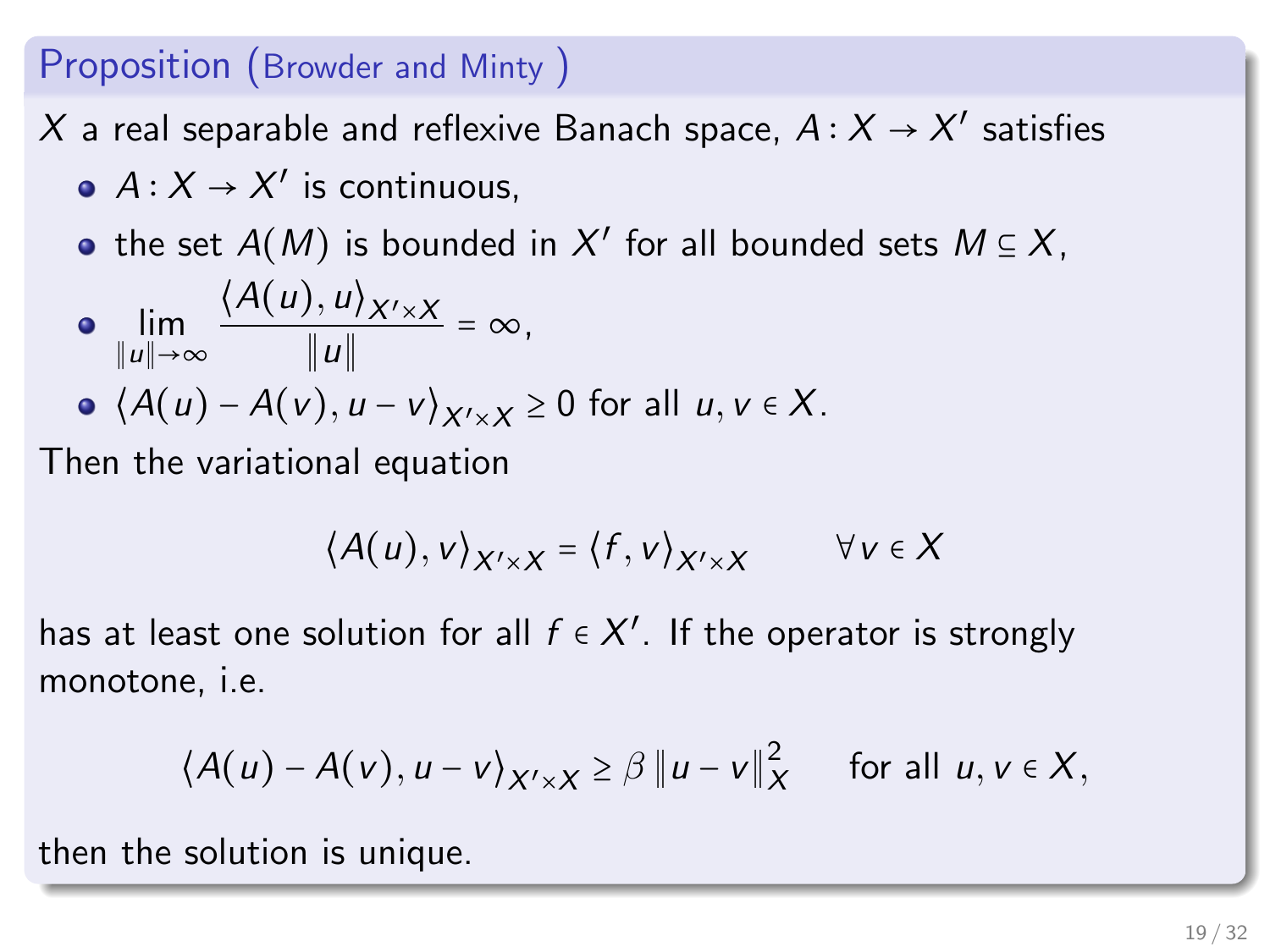# Well-posedness of the discrete system

#### Theorem

The fully discrete system of equations has a unique solution in the space  $X_h \times Y_h$  for all  $n \in \mathbb{N}$ .

#### Proof:

• At each time-step we need to solve

$$
\left\langle \left[ B_0 \left( \frac{\varphi^n}{\tilde{\psi}^n} \right) \right]^n, \left( \frac{\xi}{\eta} \right) \right\rangle_{\Gamma} + \left\langle g(\tilde{\psi}^n), \eta \right\rangle_{\Gamma} = \left\langle f^n, \left( \frac{\xi}{\eta} \right) \right\rangle_{\Gamma}
$$
\nwith  $f^n := -\partial_{\nu}^+ u^{inc}(t_n) - \sum_{j=0}^{n-1} B_{n-j} \left( \frac{\varphi^j}{\psi^j} \right) + B_0 J_{\Gamma}^{Y_h} u^{inc}$  and\n
$$
\widetilde{\chi}^n_{\Gamma} = \left\langle f^n, \left( \frac{\xi}{\eta} \right) \right\rangle_{\Gamma} \left\langle g \left( \frac{\xi}{\eta} \right) \right\rangle_{\Gamma} = \left\langle f^n, \left( \frac{\xi}{\eta} \right) \right\rangle_{\Gamma}
$$

- $\widetilde{\psi}^n := \psi^n + J_{\Gamma}^{Y_h} u^{inc}(t_n).$
- Ellipticity of  $B_0$  and  $xg(x) \ge 0$  imply coercivity.
- Strong monotonicity follows from

$$
\langle g(\eta_1) - g(\eta_2), \eta_1 - \eta_2 \rangle_{\Gamma} = \int_{\Gamma} g'(s(x)) (\eta_1(x) - \eta_2(x))^2 dx \ge 0.
$$

• Boundedness follows from properties of  $B_i$  and assumptions on  $g$ .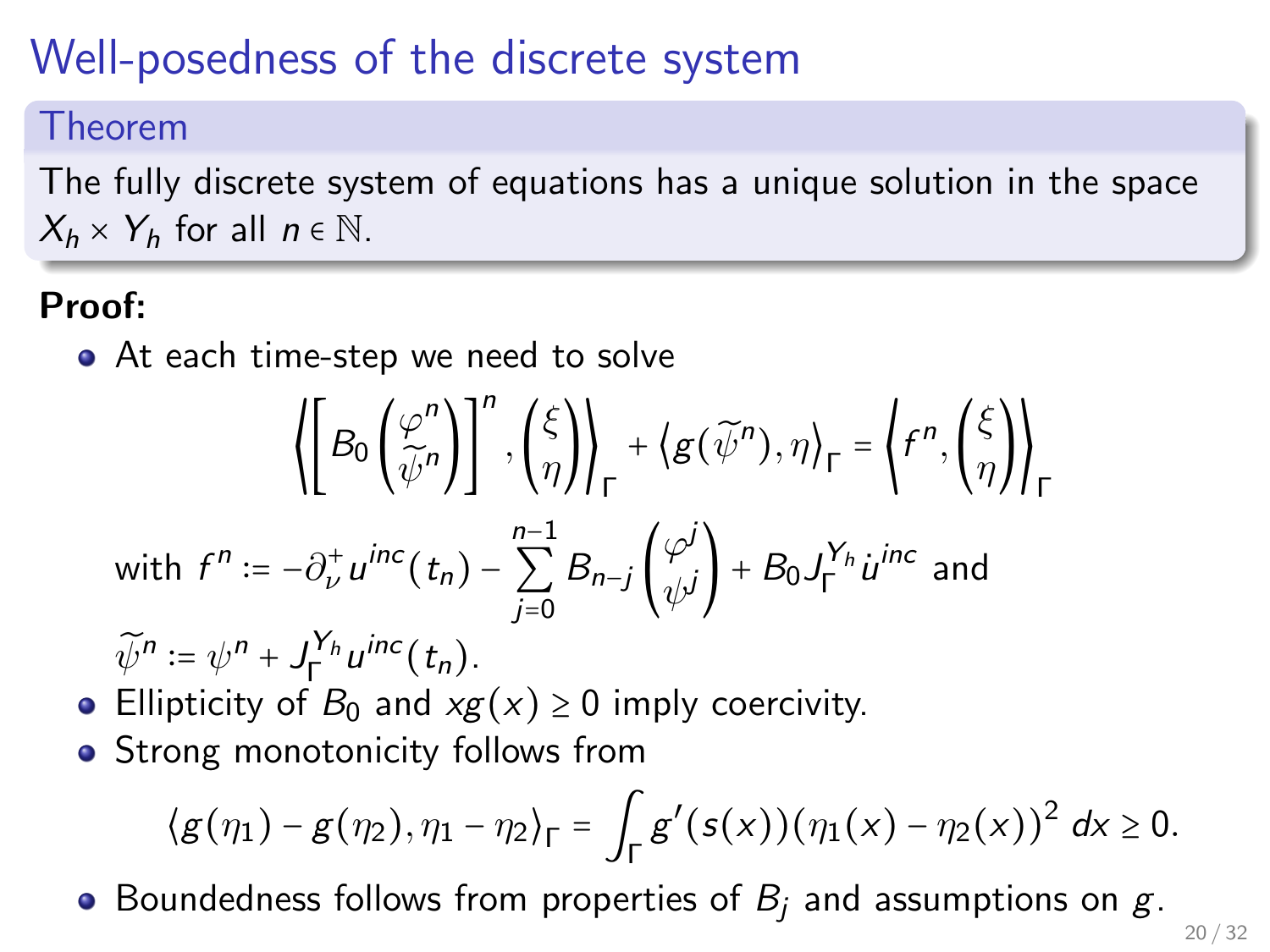# Equivalence of discretized PDE and BIE

#### Lemma

For all  $n \in \mathbb{N}$ , find  $u_{\Delta t}^n, v_{\Delta t}^n \in \mathcal{H}_h$  such that:

$$
\begin{aligned} \left[\partial_t^{\Delta t} u_{\Delta t}\right]^n &= v_{\Delta t}^n\\ \left[\partial_t^{\Delta t} v_{\Delta t}\right]^n &= \Delta u_{\Delta t}^n\\ \partial_\nu^+ u_{\Delta t}^n - g\left(\left[\!\left[\gamma v_{\Delta t}^n\right]\!\right] + J_\Gamma^{Y_h} \dot{u}^{inc}\left(t_n\right)\right) + \partial_\nu u^{inc}\left(t_n\right) \in X_h^\circ,\\ \left[\!\left[\partial_\nu u\right]\!\right] &\in X_h. \end{aligned}
$$

- (i) If the sequences  $\varphi^n$ ,  $\psi^n$  solve the fully discrete BIE then  $u_{\Delta t}\coloneqq S(\partial_t^{\Delta t})\varphi+\left(\partial_t^{\Delta t}\right)^{-1}D(\partial_t^{\Delta t})\psi$  and  $v_{\Delta t}\coloneqq\partial_t^{\Delta t}u_{\Delta t}$  solve the above.
- (ii) If  $u_{\Delta t}$ ,  $v_{\Delta t}$  solves the above, then  $\varphi := [\partial_{\nu} u_{\Delta t}], \psi := [\![\gamma v_{\Delta t}]\!]$  solve the fully discretized PIE the fully discretized BIE.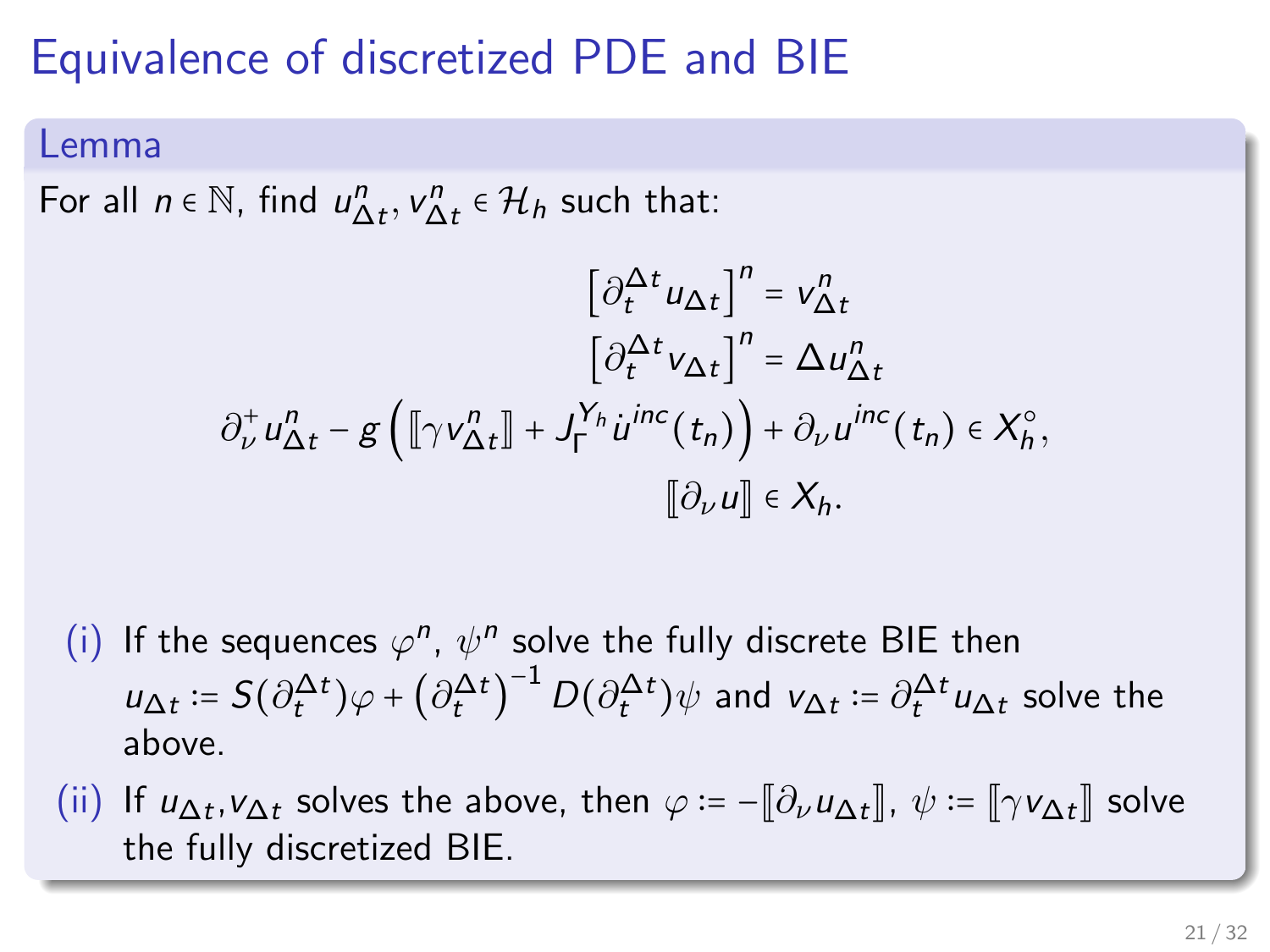# Convergence: time-discretization

#### Theorem

The discrete solutions, obtained by  $u_{\Delta t}\coloneqq S(\partial^{\Delta t}_t)\varphi+(\partial^{\Delta t}_t)^{-1}D(\partial^{\Delta t}_t)\psi$ converge to the exact solution  $u$ , with the following rate:

$$
\max_{n=0,\ldots,N} \|u(t_n)-u_{\Delta t}^n\| \lesssim \mathcal{T}(\Delta t)^{1/3}.
$$

If we assume, that the exact solution satisfies  $(u, \dot{u}) \in C^{p+1}\big([0,\, T], BL^{1} \times L^{2}\big(\mathbb{R}^{d} \smallsetminus \mathsf{\Gamma} \big) \big)$ , then

$$
\max_{n=0,\ldots,N} \|u(t_n)-u_{\Delta t}^n\| \lesssim T(\Delta t)^p.
$$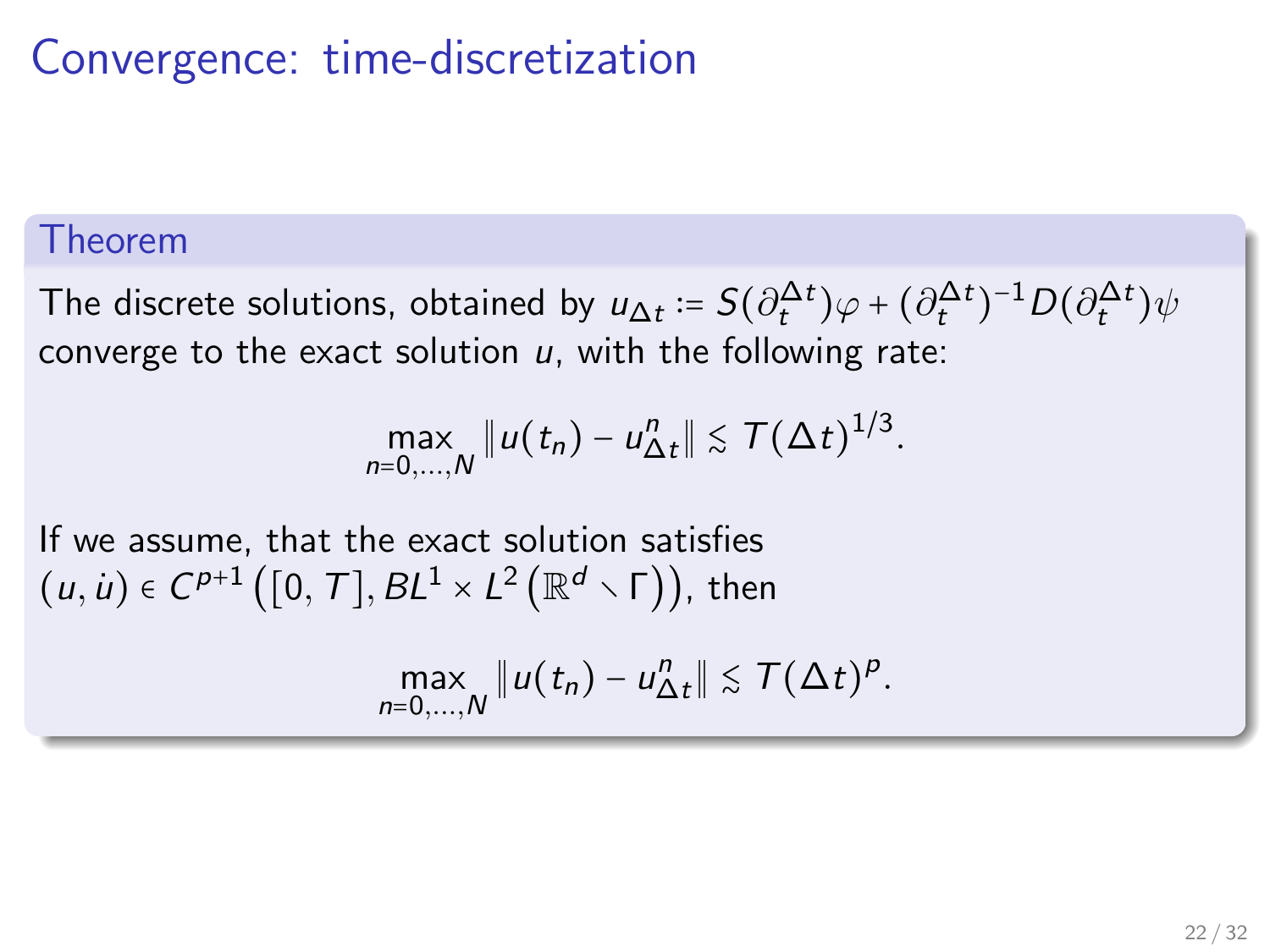## Convergence results full discretization (low regularity)

With standard boundary element spaces  $X_h$  and  $Y_h$ .

### Theorem (low regularity)

For the fully discrete scheme, we have

$$
u_{\Delta t} + u^{\text{inc}} \rightharpoonup u^{\text{tot}} \quad \text{pointwise a.e. in } (BL^1)
$$
\n
$$
\partial_t^{\Delta t} u_{\Delta t} + u^{\text{inc}} \rightharpoonup u^{\text{tot}} \quad \text{pointwise a.e. in } L^2(\mathbb{R}^d)
$$

If aditionally  $g$  strictly monotone and  $|g(s)|\lesssim |s|^{\frac{d-1}{d-2}}$  for  $d\geq 3$ 

$$
u_{\Delta t} + u^{\text{inc}} \to u^{\text{tot}} \quad \text{in } L^{\infty}((0, T); BL^1)
$$

$$
\partial_t^{\Delta t} u_{\Delta t} + u^{\text{inc}} \to u^{\text{tot}} \quad \text{in } L^{\infty}((0, T); L^2(\mathbb{R}^d)).
$$

with a rate in time of  $(\Delta t)^{1/3}.$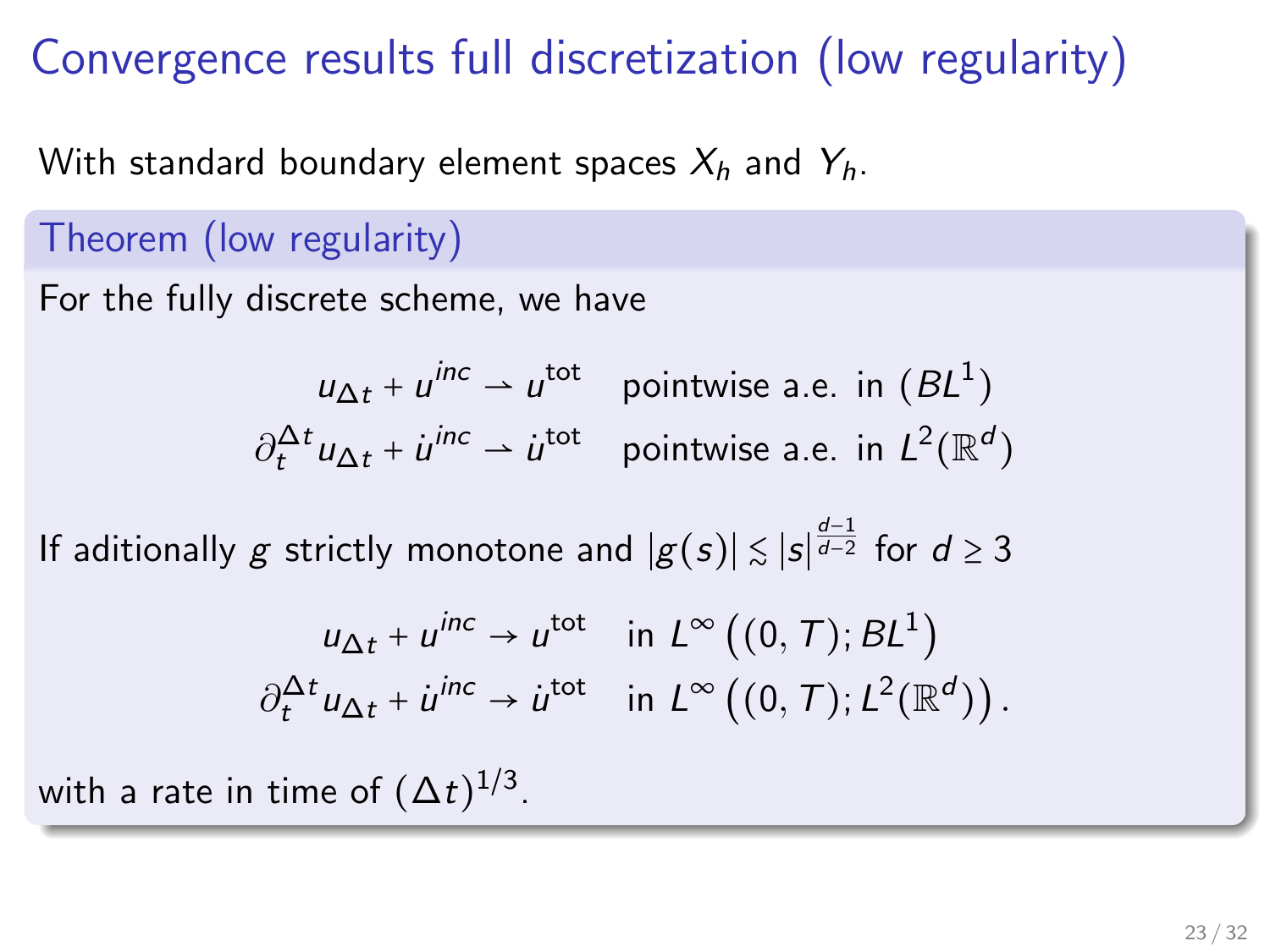# Convergence results (higher regularity)

### Assumptions (regularity)

Assume, that the exact solution of has the following regularity properties:

\n- **①** 
$$
u \in C^2((0, T); H^1(\Omega^-)),
$$
\n- **②**  $\dot{u} \in C^2((0, T); L^2(\Omega^-)),$
\n- **②**  $\gamma^+ u, \gamma^+ \dot{u} \in L^\infty((0, T), H^m(\Gamma)),$
\n- **④**  $\partial^+_\nu u, \partial^+_\nu \dot{u} \in L^\infty((0, T), H^{m-1}(\Gamma)),$
\n- **③**  $\ddot{u} \in L^\infty((0, T), H^m(\Omega^-)),$
\n- **④**  $\gamma^+ \dot{u} \in L^\infty((0, T), H^{d-1}(\Gamma)),$
\n- **③**  $\gamma^+ \dot{u} \in L^\infty((0, T), H^{d-1}(\Gamma)),$
\n- **6**  $\gamma$  some  $m \geq 1/2$ .
\n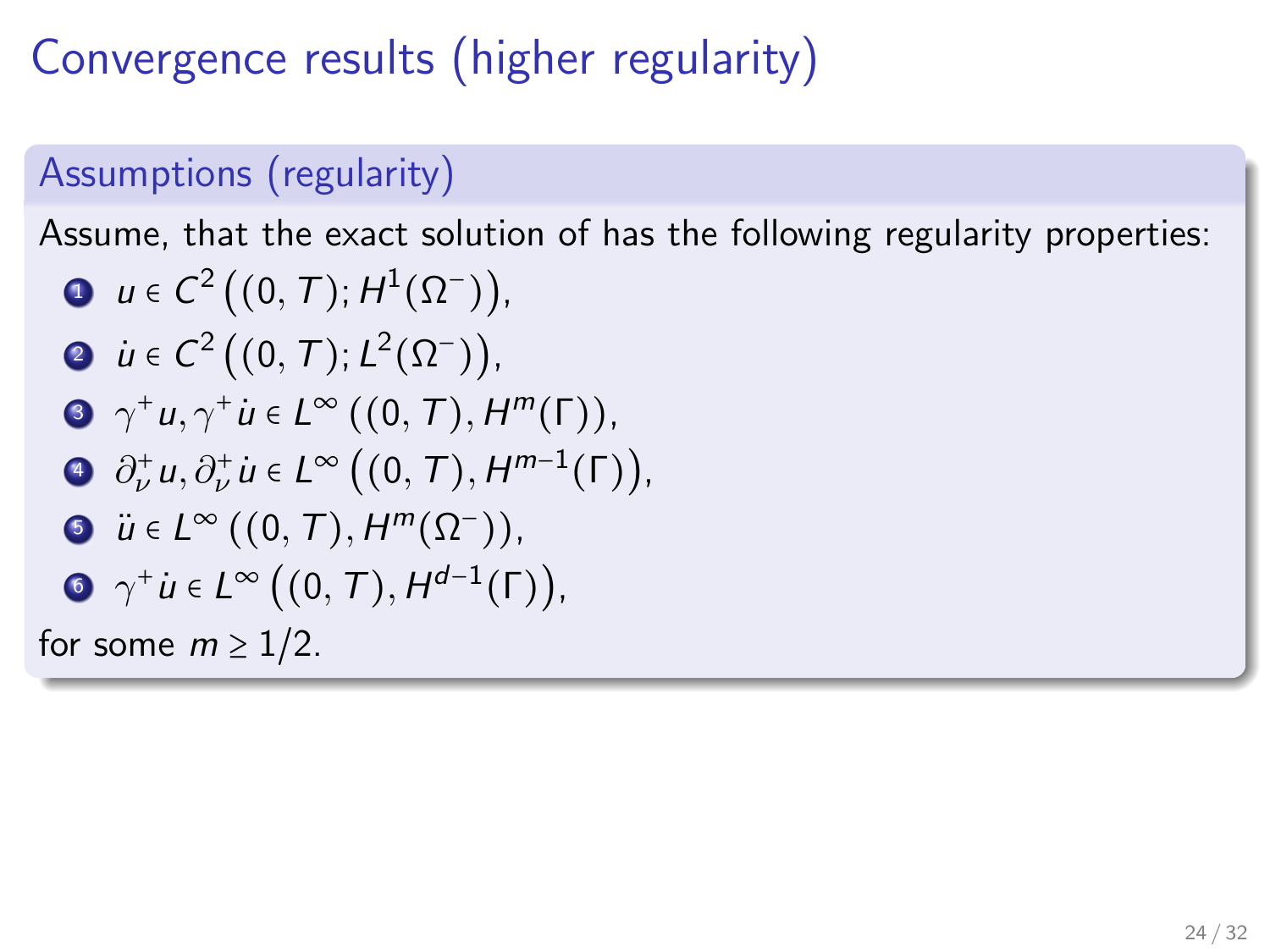# Convergence results (higher regularity)

### Assumptions (regularity)

Assume, that the exact solution of has the following regularity properties:

\n- **①** 
$$
u \in C^2((0, T); H^1(\Omega^-)),
$$
\n- **②**  $\dot{u} \in C^2((0, T); L^2(\Omega^-)),$
\n- **②**  $\gamma^+ u, \gamma^+ \dot{u} \in L^\infty((0, T), H^m(\Gamma)),$
\n- **④**  $\partial^+_\nu u, \partial^+_\nu \dot{u} \in L^\infty((0, T), H^{m-1}(\Gamma)),$
\n- **③**  $\ddot{u} \in L^\infty((0, T), H^m(\Omega^-)),$
\n- **④**  $\gamma^+ \dot{u} \in L^\infty((0, T), H^{d-1}(\Gamma)),$
\n- **③**  $\gamma^+ \dot{u} \in L^\infty((0, T), H^{d-1}(\Gamma)),$
\n- **6**  $\gamma$  some  $m \geq 1/2$ .
\n

### Theorem (high regularity)

Optimal rates in both space and time for BDF1.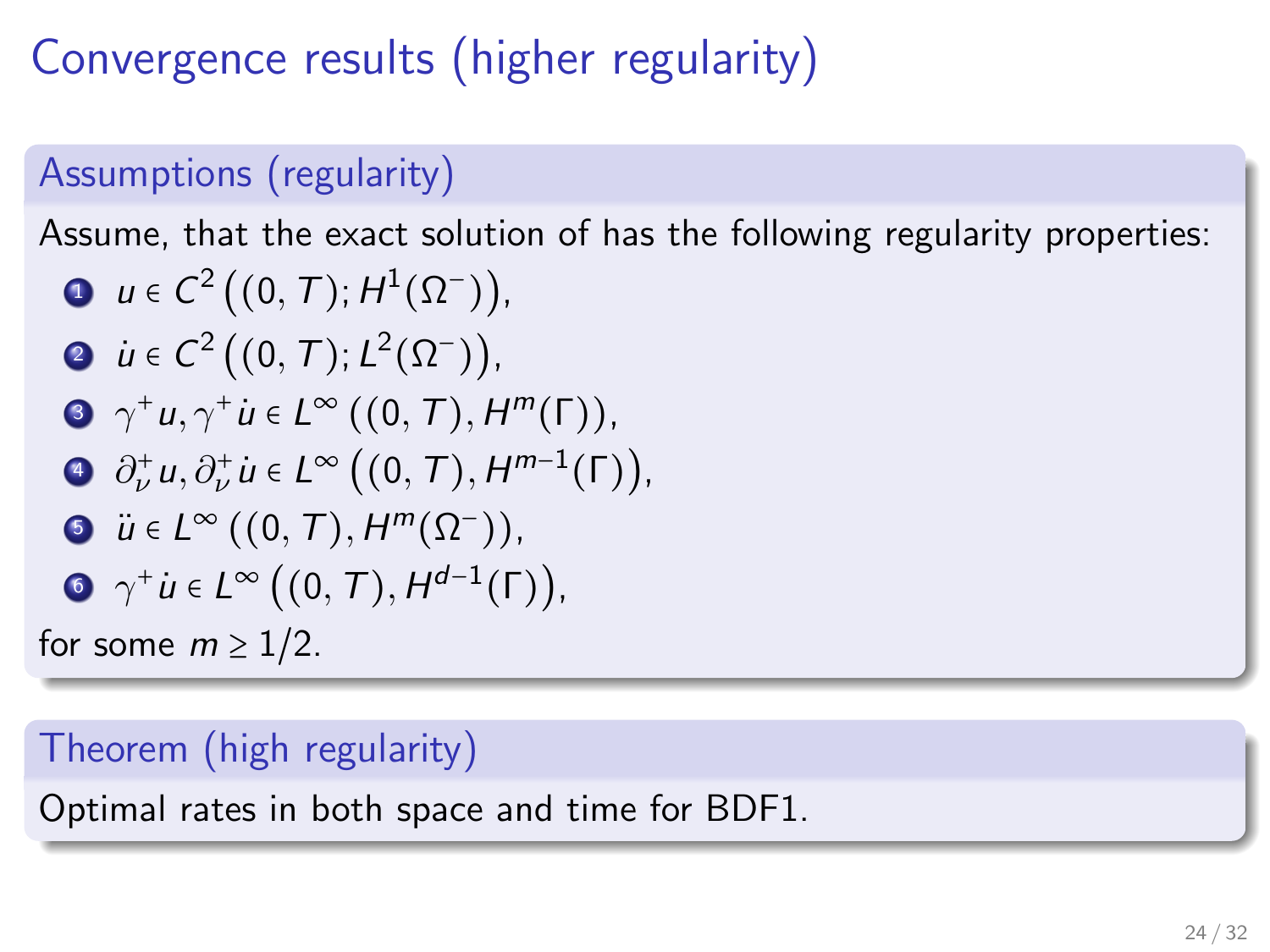# **Outline**

### [Statement and motivation](#page-2-0)

- 2 [Domain setting and time-discretization](#page-9-0)
- [Boundary integral formulation and its discretization](#page-16-0)
- 4 [Numerical experiments](#page-29-0)

<span id="page-29-0"></span>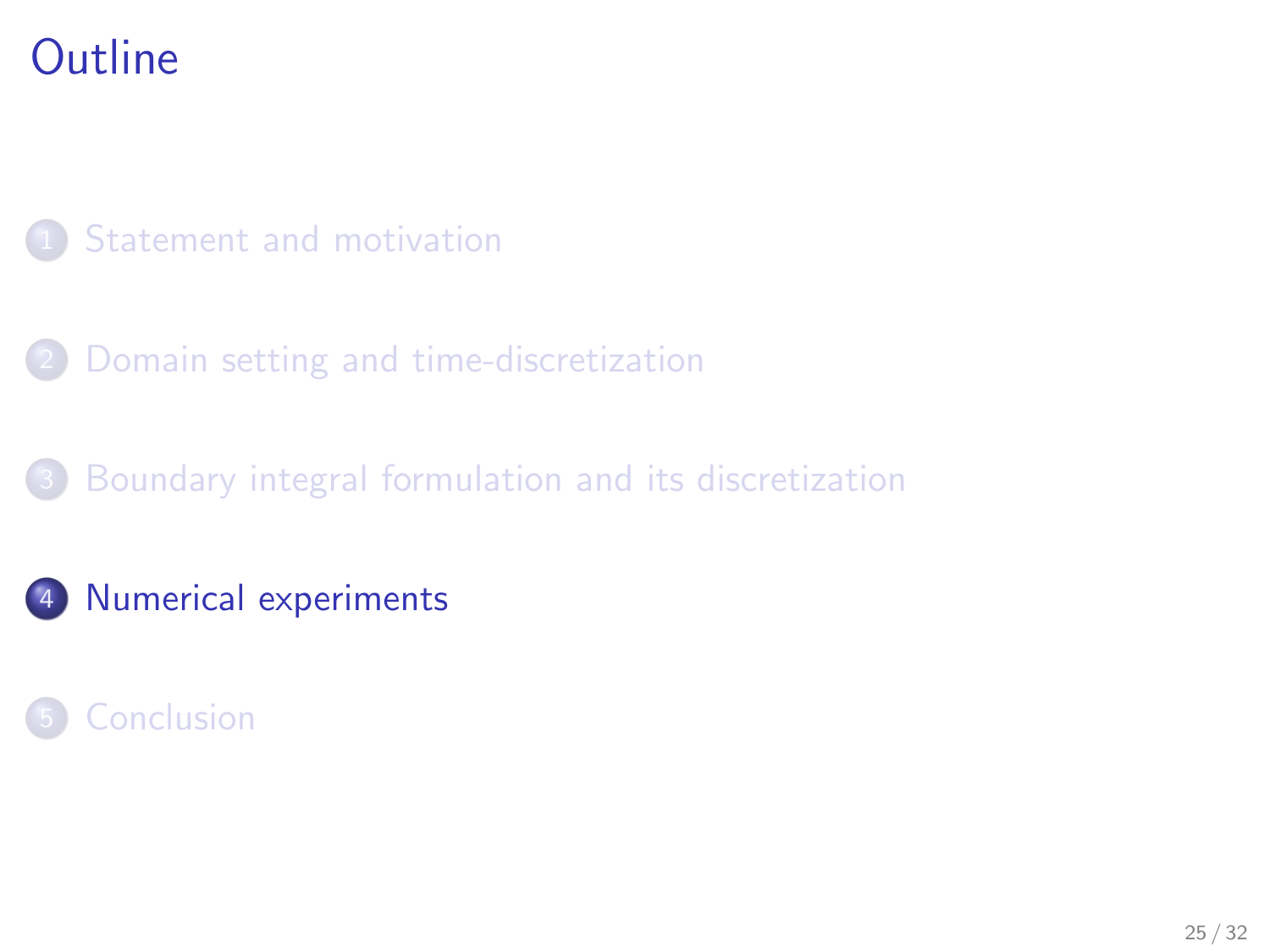## Comments on implementation

- Recursive, marching on in time implementation of CQ.
- Newton iteration in each step, with solution at previous step as initial guess.
- In practice, only a few steps of Newton needed.
- Main cost still the computation of history.
- $\bullet$  Implementation in BEM++.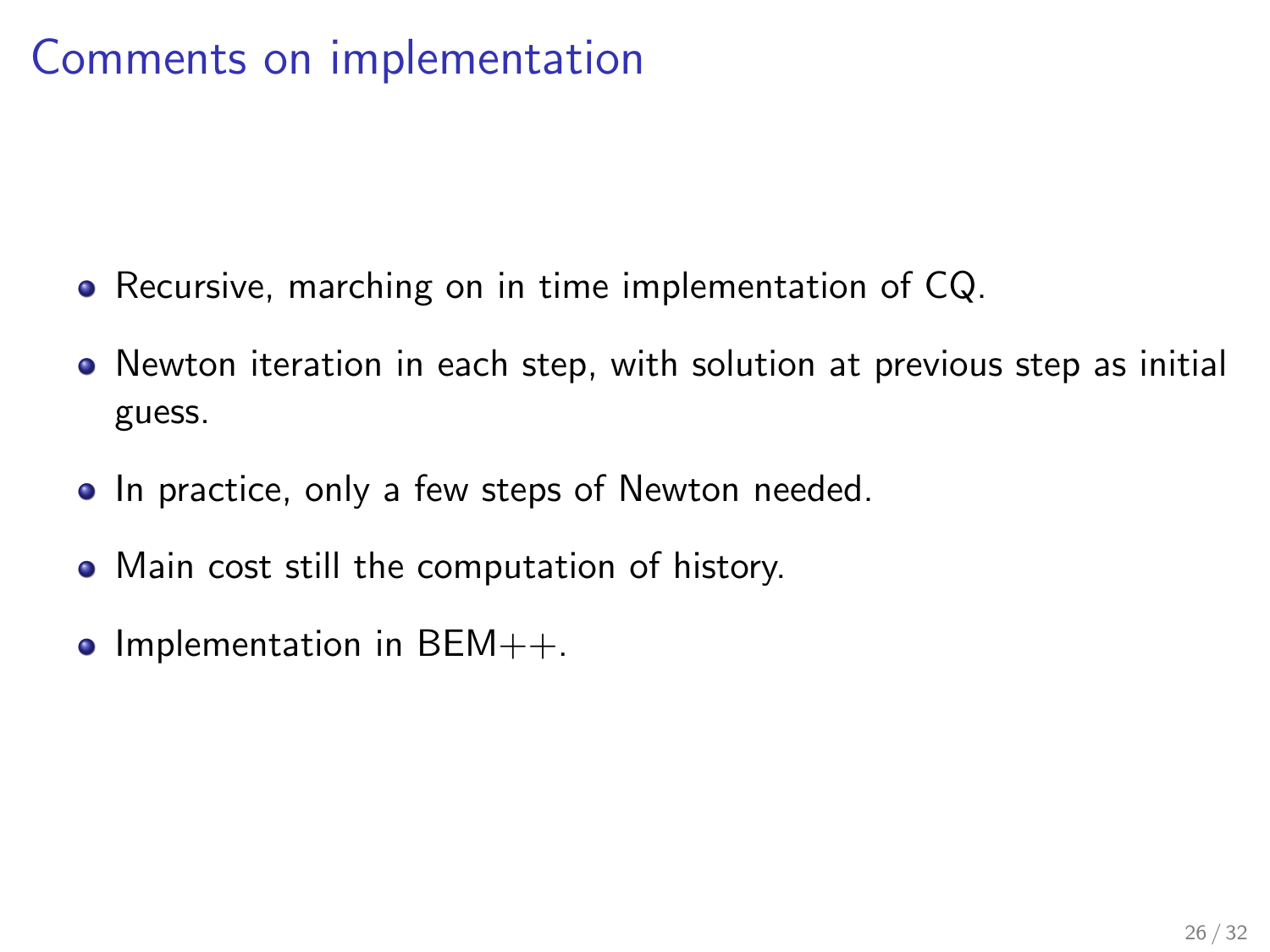# **Setting**

- $g(s) := s + |s|s$
- $u^{inc}(x,t) \coloneqq F(x-t)$  with  $F(s) \coloneqq -\cos(\omega s) e^{-\left(\frac{s-A}{\sigma}\right)^2}$ .
- The parameters were  $\omega := \pi/2$ ,  $\sigma = 0.5$ ,  $A = 2.5$ .

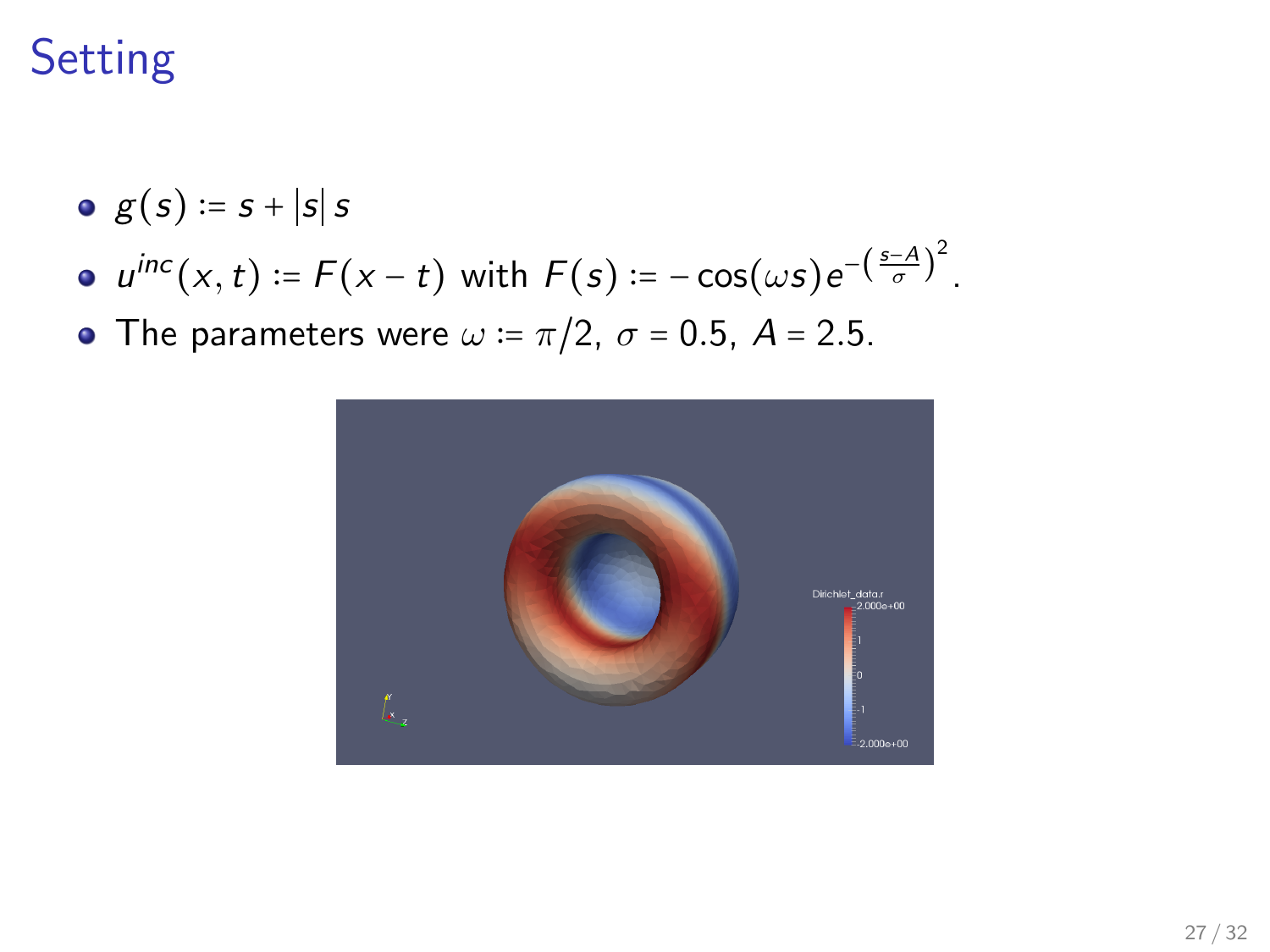### **Convergence**

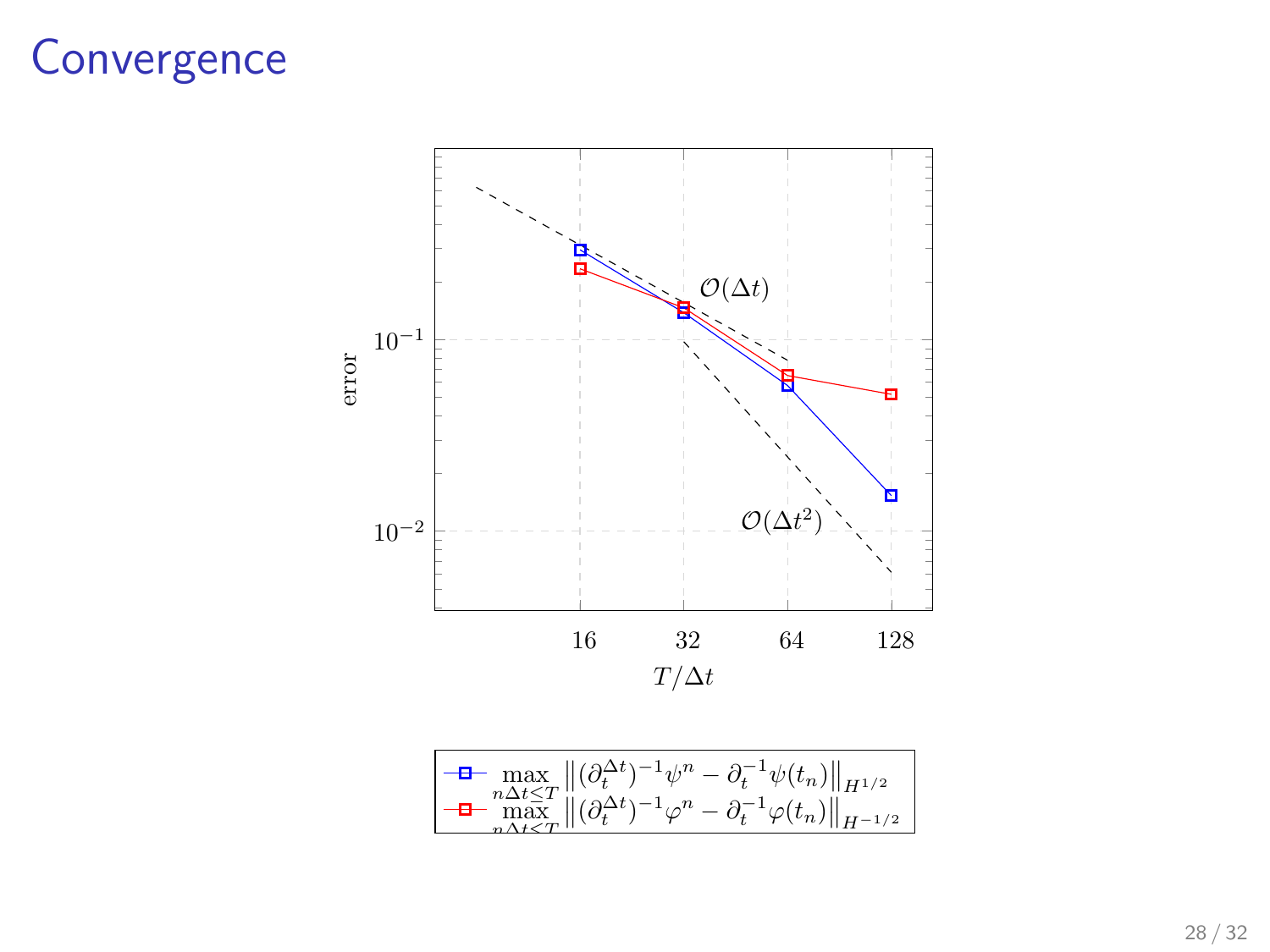### Space independent scattering by sphere: Exterior

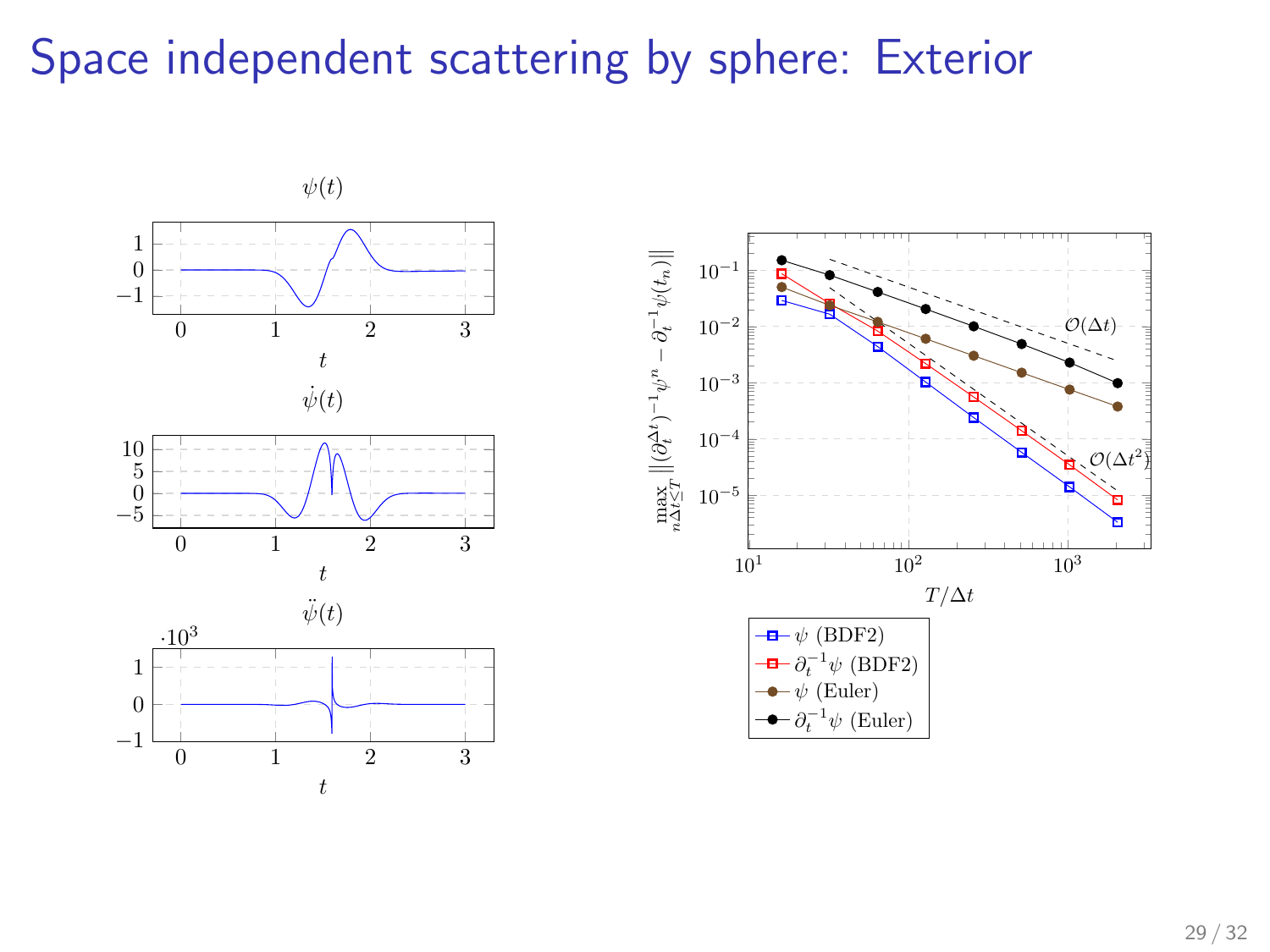# Space independent scattering by sphere: Interior

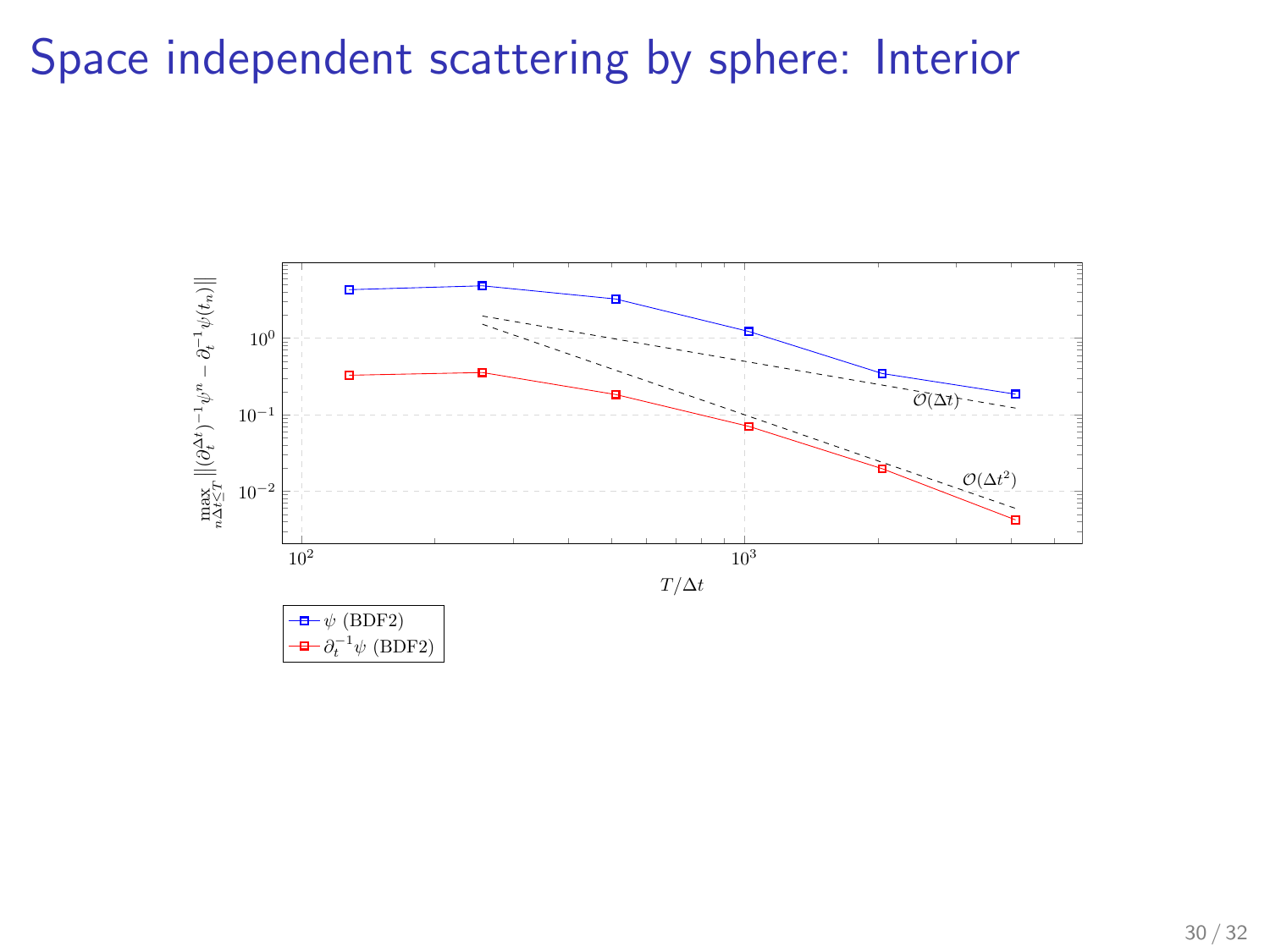# **Outline**

### [Statement and motivation](#page-2-0)

- 2 [Domain setting and time-discretization](#page-9-0)
- [Boundary integral formulation and its discretization](#page-16-0)
- [Numerical experiments](#page-29-0)

<span id="page-35-0"></span>